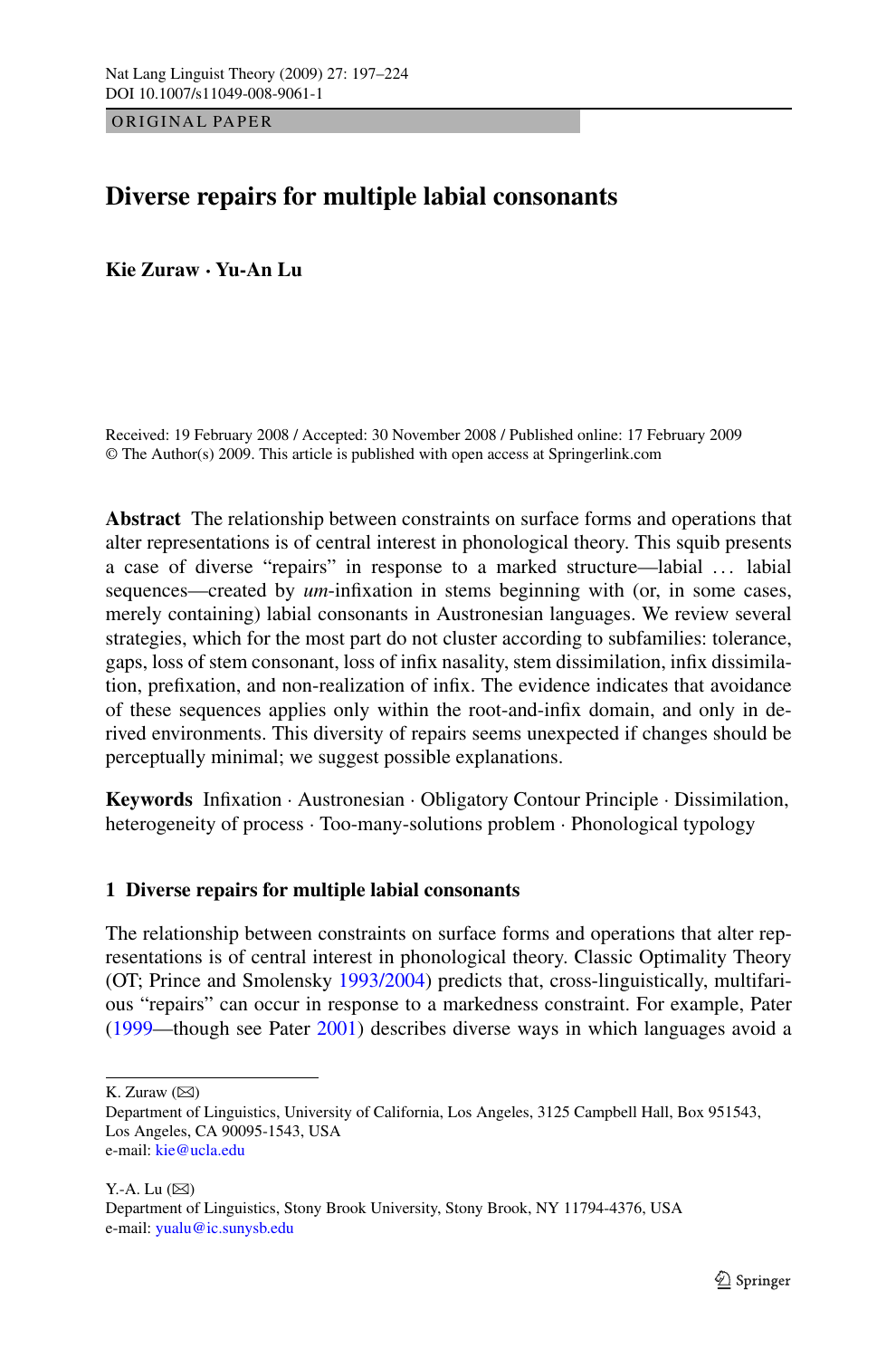sequence of nasal consonant plus voiceless obstruent; Kennedy [\(2003](#page-25-0)) shows that Micronesian languages have made varied repairs to initial geminate consonants. For two recent discussions, see Baković  $(2007)$  $(2007)$  $(2007)$  on feature agreement and Yip  $(2007)$  $(2007)$ on tonal OCP. This "heterogeneity of process" (McCarthy [2002\)](#page-25-0) was the motivation for Kisseberth's ([1970](#page-25-0)) seminal proposal to incorporate explicit surface constraints into phonological theory. On the other hand, Steriade [\(2001/2008\)](#page-26-0) points out that processes are sometimes not so heterogeneous. For example, a cross-linguistically widespread constraint against (word- or syllable-) final voiced obstruents seems to always trigger the same repair, final devoicing (Lombardi [1995/2001\)](#page-25-0). Classic OT over-predicts the typology: we would also expect deletion, manner change, metathesis, and epenthesis as repairs for a final voiced obstruent. This "too-many-solutions" problem (Steriade's term) has been taken up by Wilson ([2001\)](#page-27-0), De Lacy [\(2003](#page-24-0)—cited in Blumenfeld [2006\)](#page-24-0), Pater [\(2003](#page-26-0)), Blevins ([2004\)](#page-24-0), Blumenfeld ([2006\)](#page-24-0), van Oostendorp and Hermans [\(2007](#page-26-0)), and others.

It remains unclear which constraints elicit a variety of repairs and which are consistent in the repair they trigger. The purpose of this squib is to add to our typological knowledge another case of diverse solutions. Like Kennedy's, this case involves a cognate structure in related languages, allowing a relatively direct comparison.

The Proto-Austronesian infix \**-um-* (Ross [2002](#page-26-0); Blust [2003a](#page-24-0)) has descendants in many modern Austronesian languages.<sup>1</sup> The phenomenon of interest is how this infix behaves in stems beginning with (or, in some cases, merely containing) labial consonants. If stem and infix surface unchanged, a violation occurs of the crosslinguistically widespread prohibition on homorganic consonants within a stem, as in Tagalog *p-um-ili* 'choose' (OCP [Obligatory Contour Principle] as applied to segmental features: McCarthy [1979](#page-25-0); Mester [1986](#page-26-0); Yip [1989;](#page-27-0) Frisch et al. [2004,](#page-24-0) and many others). In some of the cases below, the same "repairs" that occur with labialinitial stems occur with stems beginning in nasals, suggesting avoidance of successive nasal consonants. A preliminary analysis of *-um-* among such languages is discussed by Lu  $(2005, \text{in progress})$  $(2005, \text{in progress})$ .

We review strategies for dealing with *labial... labial* sequences: tolerance (Sect. [2\)](#page-2-0), gaps (Sects. [2](#page-2-0) and [8\)](#page-18-0), loss of stem consonant (Sect. [3\)](#page-3-0), loss of infix nasality (Sect. [4\)](#page-10-0), stem dissimilation (Sect. [5](#page-12-0)), infix dissimilation (Sect. [6\)](#page-13-0), prefixation (Sect. [7\)](#page-15-0), and non-realization of infix (Sect. [8\)](#page-18-0). The existence of a prefixation strategy suggests that the constraint on *labial . . . labial* sequences applies to some domain that includes the stem and infix, but not a prefix (Łubowicz [to appear\)](#page-25-0); other evidence for the exclusion of prefixes is discussed below.

We also provide a very compressed sketch of an analysis for each language. Throughout there is a tension between two basic analytic approaches: (i) infixation is the norm but a markedness constraint prevents it in labial-initial stems, or (ii) something other than infixation is the norm, but faithfulness constraints prevent that other strategy in all but the labial-initial stems. We will point out cases in which

<sup>1</sup>We are not aware of research directly addressing the question of whether the proto-infix was *\*um* or *\*m*, since both are found in modern languages. Presumably, the authors we cite choose *\*um* because the modern languages that have a vowel*-m* infix use a reflex of \**u* instead of some other vowel. It is not implausible that in the vicinity of  $m$  the favored epenthetic vowel would be  $u$ , but perhaps the uniformity of the choice is viewed as unlikely to occur by that means alone.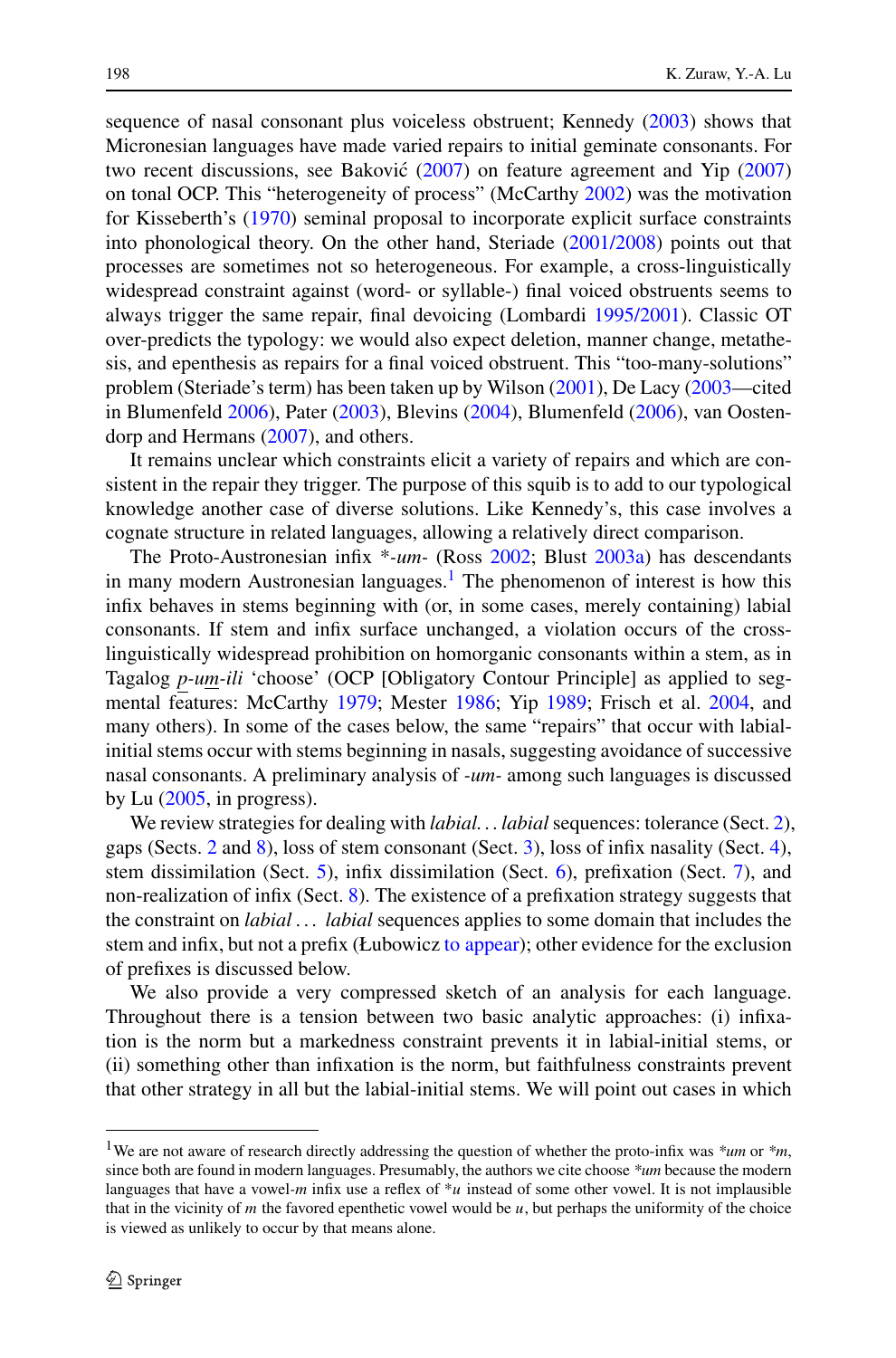<span id="page-2-0"></span>both approaches work (and one where approach (ii) is needed), but in general the markedness-driven approach (i) is more successful. We will conclude that most of the languages can be analyzed as having a high-ranking markedness constraint \*[stemLAB  $V_0$  LAB that rules out a stem-initial labial when the next consonant is also labial (as in *p-um-ili*), though a few languages display a more general or more specific version of an OCP-labial constraint, and some additionally obey OCP-nasal or OCP-sonorant.

To facilitate comparison across languages, transcriptions here are converted to IPA according to the source's description. For example, if the source indicates that words it transcribes as vowel-initial actually begin with  $[?]$ , the  $[?]$  is shown here. However, some fine details of segmental allophony described but not transcribed in the source are ignored. The "stem" given is sometimes inferred from its affixed form(s). Data are cited by abbreviated source and page number, unless the source is a dictionary, in which case page number is usually omitted.

### **2 Tolerance and gaps**

In Tagalog (data from English [1986](#page-24-0) [E]), the realization of the infix is fairly uniform, as shown in (1)—cells for stems with labial consonants are outlined—although there are gaps, discussed below.

| stem-initial $C$ | stem     | actor focus, infinitive/past | gloss         |
|------------------|----------|------------------------------|---------------|
| $\mathbf{p}$     | pili     | p-um-ili                     | 'choose'      |
| t                | takot    | t-um-akot                    | 'frighten'    |
| k                | kanta    | k-um-anta                    | 'sing'        |
| $\mathbf b$      | bukas    | b-um-ukas                    | 'open'        |
| d                | damaj    | d-um-amaj                    | 'sympathize'  |
| g                | gawa?    | g-um-awa?                    | 'make'        |
| S                | sulat    | s-um-ulat                    | 'write'       |
| m                |          | gap                          |               |
| n                | nipis    | n-um-ipis                    | 'become thin' |
| ŋ                | niti?    | $\eta$ -um-iti?              | 'smile'       |
|                  | lipat    | l-um-ipat                    | 'move'        |
| r (loans only)   | radjo    | r-um-adjo                    | 'radio'       |
| 2                | ?awit    | ?-um-awit                    | 'sing'        |
| h                | hini?    | $h$ -um-ini?                 | 'ask for'     |
| W                |          | partial gap                  |               |
|                  | wagajwaj | w-um-agajwaj                 | 'wave'        |
|                  | jakap    | j-um-akap                    | 'embrace'     |

| (1) | Tagalog /-um-/ |
|-----|----------------|
|     |                |

Schachter and Otanes [\(1972](#page-26-0)) note a lack of *m-* or *w-*initial bases taking *-um-*, though English does list two *w-um-* cases. There are few *m-* and *w*-initial stems in Tagalog, and not all verbs take the *-um-* infix, so one might wonder if this is an accidental gap. Orgun and Sprouse show that the gap is real by documenting consultants' acceptance of nonce loans with *-um-* (*p-um-ejnt* 'paint') except when the stem begins in *m* or *w*: *\*m-um-e*-*i* for 'marry', \**w-um-ejl* for 'wail'.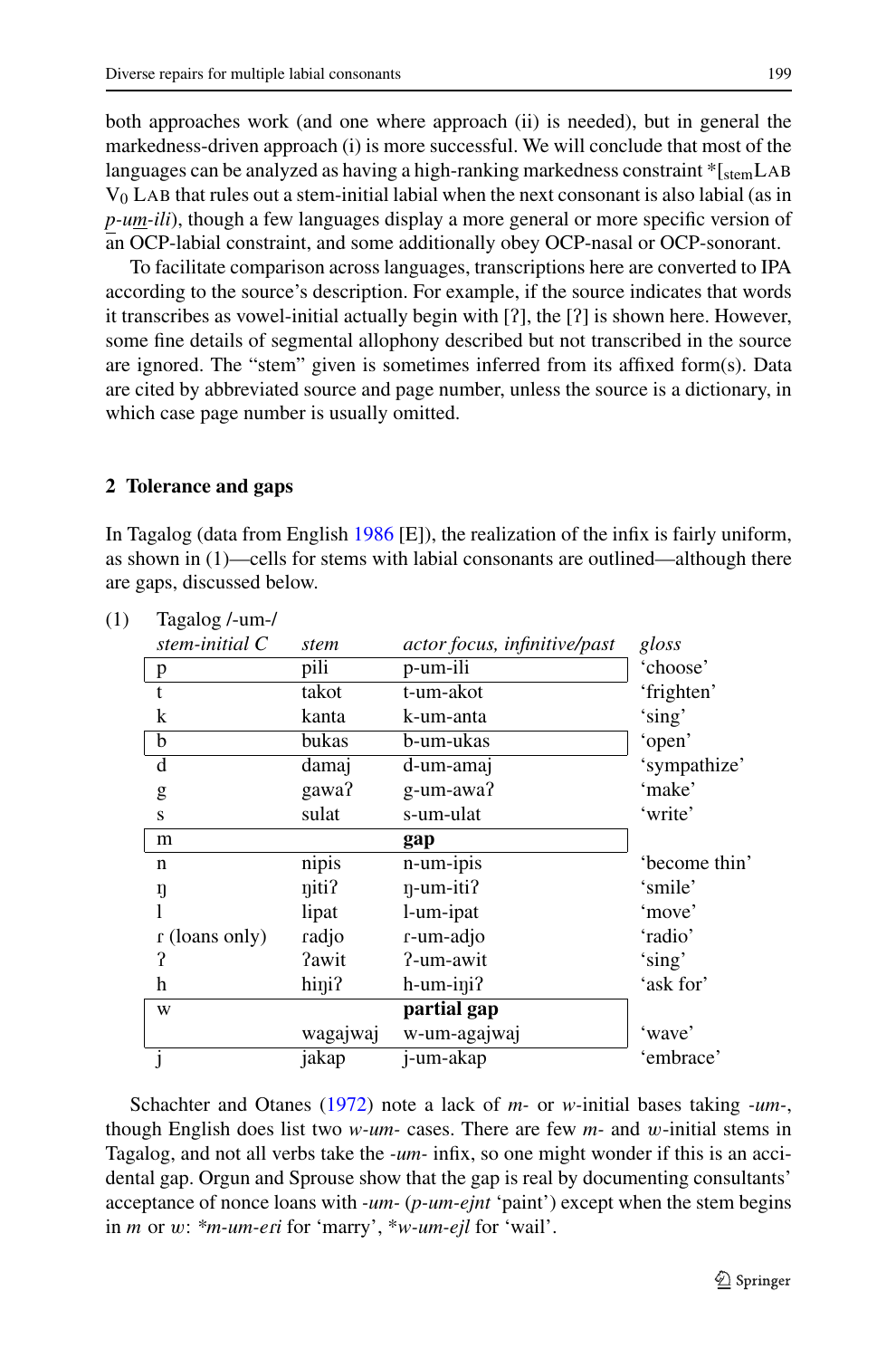<span id="page-3-0"></span>An analysis of these facts must appeal to the markedness of  $**m*-*um*-*eri*$ , as it is implausible that the basic strategy is to have a paradigm gap, with gaps somehow forbidden for stems beginning in anything but a labial sonorant. For example, modifying Prince and Smolensky's 1993/2004 constraint MPARSE (forbidding paradigm gaps) to MPARSE[stem{–LAB,–SON} seems absurd. Thus, we are forced to take the markedness approach. The most general markedness constraint that could be formulated is  $*$ [stemSONLAB V<sub>0</sub> LAB, which forbids a stem from beginning with a sonorant labial if the next consonant is also labial. By design, the constraint does not rule out *m. . . m* sequences produced by prefixation. Like many of the languages discussed here, Tagalog has a prefix *ma-* forming verbs and adjectives, but there are no apparent restrictions on its attachment to labial-initial stems: *mulat* 'open (of eyes)' *ma-mulat* 'have one's eyes opened' (E); *wala?* 'absent' *ma-wala?* 'be lost' (E). Thus the constraint's domain should be restricted to the stem, as suggested by Łubowicz (to appear—see discussion of Palauan below), which includes the infix.<sup>2</sup> Nor does the presence of a labial later in the stem pose any problem for the constraint: *d-um-amaj*. This markedness constraint outranks MPARSE (with perhaps some variation, to account for the possibility of *w-um-agajwaj*); the faithfulness constraints that would be violated by other solutions also outrank MPARSE.

The restriction of this OCP constraint to stem-initial position echoes the finding of Frisch ([1996\)](#page-24-0) that in Arabic, "OCP-Place is more strictly enforced at the beginning of the word" (p. 109). Frisch offers an explanation in terms of phonological encoding. Under the model he adopts there is little interference from other lexical items as a word-initial consonant is being accessed, so its similarity to the next consonant can be robustly assessed. Later in the word, competition from other lexical items interferes with this assessment. Frisch ([2004\)](#page-24-0) also finds that similarity-based consonant cooccurrence restrictions in English are strongest in word-initial syllables (and stronger in second than in third syllables).

#### **3 Loss of stem consonant (analyzed as fusion)**

There are several languages in which labial-initial stems begin with *m* instead of the expected *C-um-*. <sup>3</sup> The pattern is shown in (2) for Timugon Murut (Prentice [1971:](#page-26-0)

<sup>&</sup>lt;sup>2</sup>Monomorphemic stems largely obey the OCP: in Tagalog it is very rare to find two labial consonants within an unreduplicated root, as presumably in the other languages here too. But, there is a systematic exception for pseudo-reduplicated roots, which take the form  $C_1V_1C_1V_1(C_2)$  or  $C_1V_1C_2C_1V_1C_2$  (with optional pseudo-infixes such as the *ag* in *wagajwaj*), such as Orgun and Sprouse's example *mumo* 'ghost (children's term)', where [o] is the final-syllable allophone of /u/. Perhaps the pseudo-reduplicant (*mu-*, in the case of *mumo*-) does not count as part of the stem. See Zuraw [\(2002](#page-27-0)) for other ways in which Tagalog pseudo-reduplicated roots act as though they were morphologically complex.

Loans are also apparently exempt (e.g., *mamon* 'sponge cake' *<* Spanish), though it is not known whether OCP-violating words are borrowed as freely as others. This special behavior of loans could be accounted for by assigning loans to a different component of the lexicon (Itô and Mester [1995a](#page-25-0), [1995b,](#page-25-0) [1999\)](#page-25-0), or perhaps by making the realization of a root a stronger requirement than the realization of an *um-*infixed form. (These two analyses are also available for the pseudo-reduplicated roots.)

<sup>&</sup>lt;sup>3</sup>As Blust ([2004\)](#page-24-0) points out, the scattering of this phenomenon across the language family means that it was independently innovated in multiple languages, or it was independently wiped out by analogy in multiple languages (or both).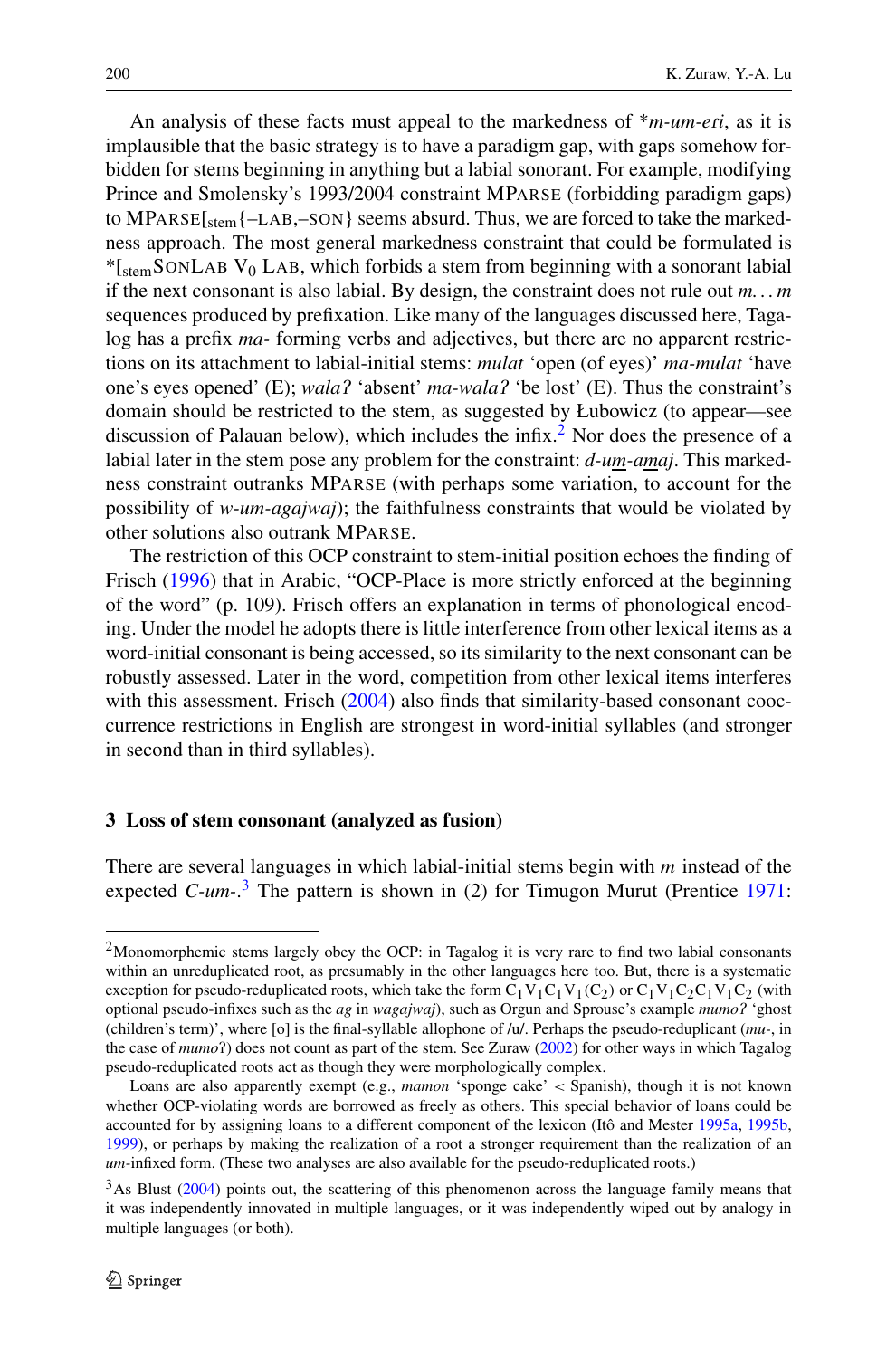130–131), in (3) for Mayrinax Atayal (Li [1995](#page-25-0) [L]; Huang [2000](#page-25-0) [H]), in (4) for Sarangani Manobo (DuBois [1976](#page-24-0) [D]), and in (5) for disyllabic and CC-initial stems in Sarangani Blaan (also known as Bilaan; Rhea [1972,](#page-26-0) [1995](#page-26-0)  $[R_{72}, R_{95}]$  and Rhea's contributions to the comparative wordlist of Tryon [1995a](#page-26-0) [T—with a subscript indi-cating volume number]; Abrams [1961,](#page-24-0) [1970](#page-24-0)  $[A_{61}, A_{70}]$ ; McLachlin and Blackburn [1968](#page-26-0) [MB]; unfortunately there is a mixture of systems for transcribing vowels). For discussion of infixation in Mayrinax Atayal, see Lu [\(2005](#page-25-0)).

|                     | stem    | future (subject focus,<br><i>intransitive Vs)</i> | gloss            |
|---------------------|---------|---------------------------------------------------|------------------|
| p                   | patoj   | $m$ -atoj                                         | 'die'            |
|                     | tuun    | t-um-uun                                          | 'go down'        |
| b                   | bigod   | $m$ -igod                                         | 'stand'          |
| g                   | gajo    | g-um-ajo                                          | 'grow bigger'    |
| m                   | mitin   | $m$ -itin                                         | 'hold a meeting' |
|                     | onoj    | $m$ -onoj                                         | 'go'             |
| $k, d, s, n, \eta,$ | no data |                                                   |                  |
| 1, 2, w, i          |         |                                                   |                  |

 $(2)$  Timugon Murut /-um- $/4$ 

# (3) Mayrinax Atayal /-um-/

|                 | stem         | <i>actor focus</i> | gloss                 |
|-----------------|--------------|--------------------|-----------------------|
| $\mathbf{p}$    | paqut        | m-aqut             | 'ask' $(L286)$        |
| t               | timami?      | t-um-imami?        | 'pickled meat' (L290) |
| $\mathbf{C}$    | curin        | c-um-urin          | 'burn' (H388)         |
| k               | kai?         | k-um-ai?           | 'dig' $(L285)$        |
|                 | qumi?        | q-um-umi?          | 'pickle' (L290)       |
| $\frac{q}{s^5}$ | sauq         | s-um-auq           | 'smell' (H388)        |
|                 |              |                    |                       |
| $\beta$         | βuq          | m-uq               | 'squeeze' (L286)      |
| Y               | yaliq        | y-um-aliq          | 'tear' $(L286)$       |
|                 | lanuj        | l-um-anuj          | 'swim' (L286)         |
| r               | rahij        | r-um-ahij          | 'air-dry' (L286)      |
| ?               | <i>Pinat</i> | ?-um-inat          | 'rob' (H387)          |
| h               | haβ          | h-um-aβ            | 'stab' $(L286)$       |

### (4) Sarangani Manobo /-om-/

| stem-initial $C$ | stem   | future    | gloss               |
|------------------|--------|-----------|---------------------|
|                  | pangas | m-angas   | 'sow' $(D18, 19)$   |
|                  | toman  | t-om-oman | 'fulfill' (D18, 19) |
|                  | kaən   | k-om-aən  | 'eat' $(D18, 19)$   |
|                  | bajad  | m-ajad    | 'buy' $(D18, 19)$   |

<sup>&</sup>lt;sup>4</sup> Prentice states that in Timugon Murut there is one exceptional stem beginning with *d*: *daton* vs. *m-aton* 'come'.

 $<sup>5</sup>Huang has "š", described as an alveo-palatal fricative, where Li has [s].$ </sup>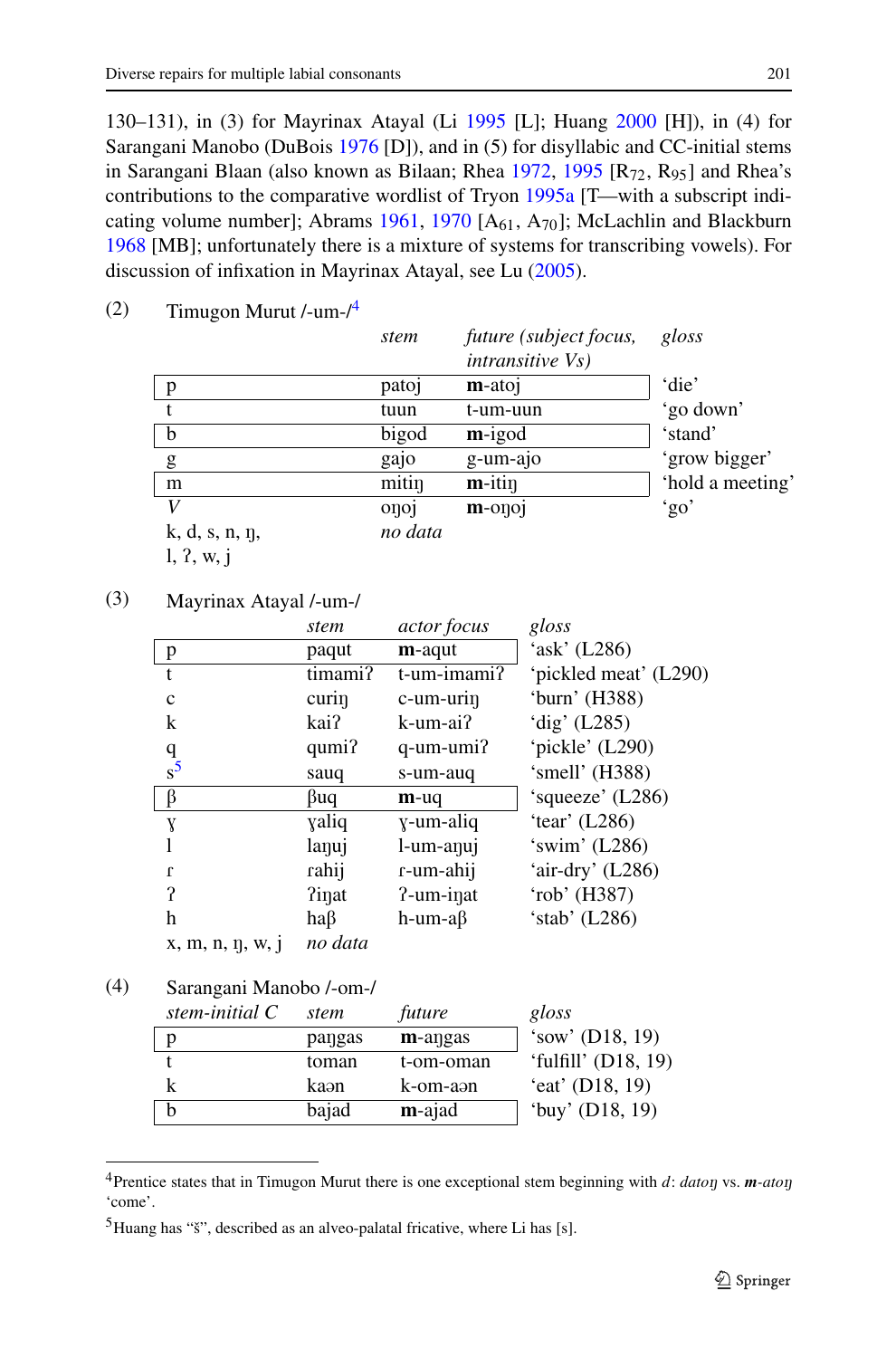| d                     | datan   | $d$ -om-atan | 'arrive' (D18, 19)    |
|-----------------------|---------|--------------|-----------------------|
| g                     | gojod   | g-om-ojod    | 'pull' (D18, 19)      |
| <sub>S</sub>          | samsam  | s-om-amsam   | 'hike at night' (D19) |
| $\mathbf{1}$          | liko?   | 1-om-iko?    | 'return again' (D19)  |
|                       | ?adek   | m-adek       | 'smell' (D18, 19)     |
| $h, m, n, \eta, w, j$ | no data |              |                       |

(5) Sarangani Blaan /-m-/; vowel transcription in each item is that of the first source cited

|                | syll- | mono- actor disyll- | focus abic or focus  | actor                  | gloss                                |
|----------------|-------|---------------------|----------------------|------------------------|--------------------------------------|
|                | abic  |                     | $CC-$                |                        |                                      |
|                | stem  |                     | initial <sup>6</sup> |                        |                                      |
|                |       |                     | stem                 |                        |                                      |
| t              | təb   | m-təb               |                      |                        | 'graze' ( $R_{95}372$ )              |
|                |       |                     | tojud                | t-m-ojud               | 'endure' $(T_4117)$                  |
|                |       |                     | tbel                 | t-am-bel               | 'sew' $(R_{95}372)$                  |
| $\bf k$        |       |                     | k <sub>2</sub>       |                        | k-m-o?on 'eat' $(T_2629, A_{61}396)$ |
|                |       |                     | klaŋ                 | k-am-lan               | 'cut' $(A61399)$                     |
| $\overline{b}$ | bat   | m-bat               |                      |                        | 'throw' $(A_{61}399, MB119)$         |
|                |       |                     | bunal                | m-unal                 | 'beat' $(R_{95}372)$                 |
|                |       |                     | blé                  | m-lé                   | 'give' $(A61398, MB119)$             |
| d              |       |                     | dado                 | d-m-ado                | 'plow' $(R_{72}38)$                  |
|                |       |                     | dsu?                 | d-am-su?               | 'sacrifice' $(R_{72}39, MB119)$      |
| $f(\lt^* p)$   | fuk   | m-fuk               |                      |                        | 'wash clothes' $(T_3335, MB119)$     |
|                |       |                     | fati                 | m-ati                  | 'kill' $(R_{95}372)$                 |
|                |       |                     | fwes                 | m-wes                  | 'uncover' (MB119)                    |
| S              |       |                     | salo?                | s-m-alo?               | 'hunt' (MB109)                       |
|                |       |                     | stifun               | s-am-tifun             | 'assemble' $(A_{70}2)$               |
| 1              |       |                     | lifo                 | $m$ -lifo <sup>7</sup> | 'cook' $(T_2656, R_{72}38)$          |
| $\mathbf{P}$   |       |                     | 2 <sub>imo</sub>     | $m$ -imo?              | 'make' (MB119)                       |
| g, m, n, n,    |       |                     | no data              |                        |                                      |
| r, h, w, i     |       |                     |                      |                        |                                      |

Following Carter ([2000\)](#page-24-0) and Pater ([2001\)](#page-26-0), we take the stem consonant and the affixal /m/ to be fused, in violation of McCarthy and Prince's [\(1995](#page-25-0)) UNIFORMITY; we further assume that the resulting [m] is not incorporated into the stem:  $/m_1 +$  $p_2$ atoj/  $\rightarrow$  m<sub>1,2</sub>-[<sub>stem</sub>atoj]. Because only a labial consonant can fuse with /m/ without a violation of McCarthy and Prince's ([1995\)](#page-25-0) IDENT constraints for various place features, it is possible to analyze these languages with fusion as the norm (perhaps to satisfy McCarthy and Prince's 1993 ALIGN constraints), but blocked by IDENT for all but the labial consonants.

<sup>6</sup>If the stem is CC-initial, the infix is realized as *-am-*.

<sup>7</sup>None of the authors comment on *l*, and the only two examples are in Rhea [\(1972](#page-26-0)). Both take initial *m-*.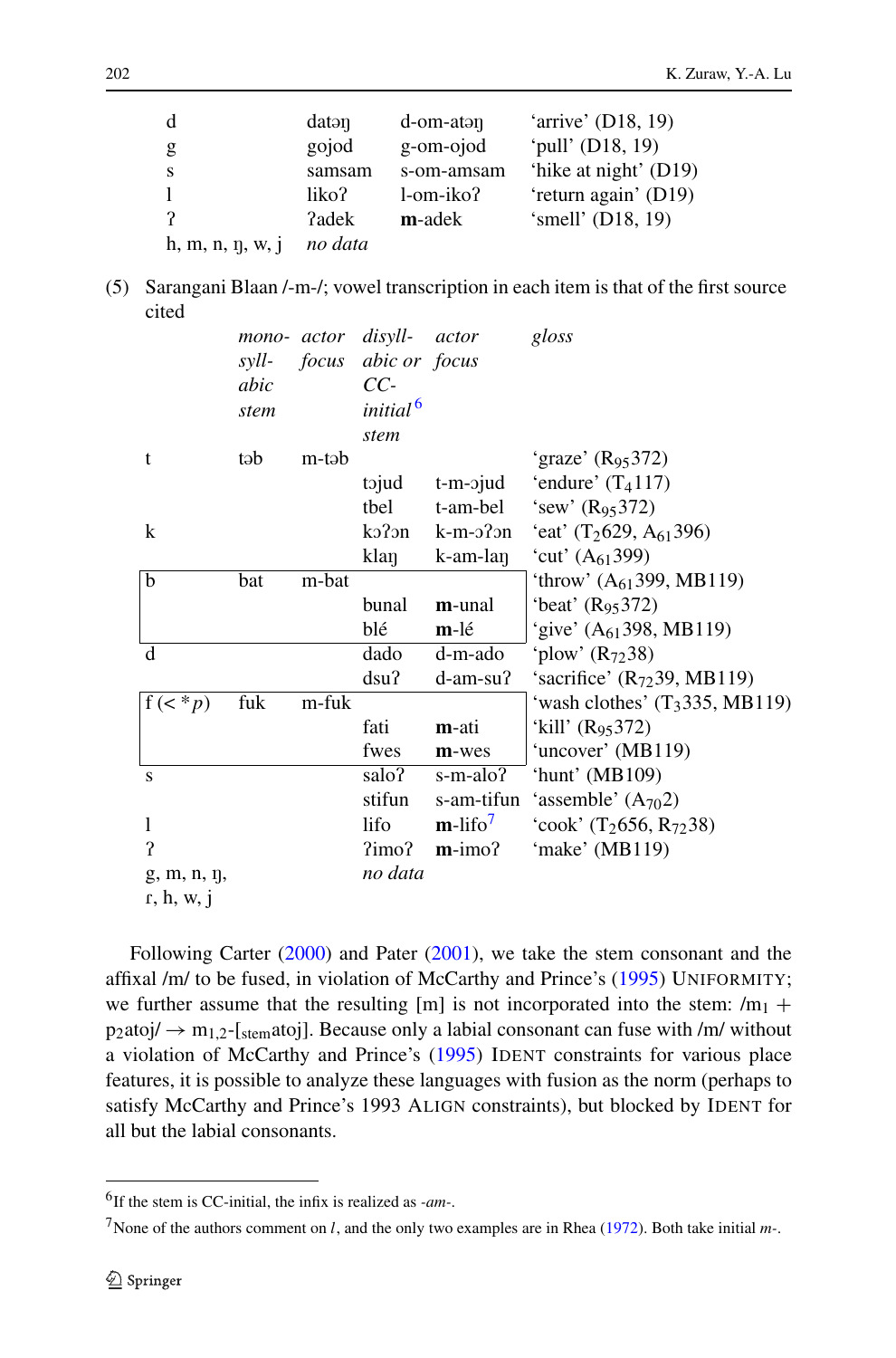If we are to pursue a markedness-driven account, the markedness constraint involved must be more general than that introduced for Tagalog above, affecting obstruents and sonorants alike. However, the exclusion of prefixes still holds: Mayrinax Atayal, like Tagalog, has a *ma-* prefix that does not trigger any repair: *βicuw*, *maβicuw* 'thunder' [H387, but with Lu's ([2005](#page-25-0)) morphological analysis]. And, labials later in the stem still have no effect (e.g., Mayrinax Atayal *q-um-ami*). We invoke the constraint mentioned in the introduction,  $*$ [stemLAB V<sub>0</sub> LAB, which forbids a stem-initial labial when the next consonant is labial. This constraint outranks UNI-FORMITY (and MAX-V, when there is an underlying vowel in the affix).<sup>8</sup>

Kapampangan (del Corro [1980](#page-24-0) [dC]; Forman [1971](#page-24-0) [F]) has a similar pattern, but only, according to del Corro,<sup>9</sup> when the first vowel of the stem is short (6); fusion is optional, at least for some words.

| (6) |                          | Kapampangan /-um-/        |                                                                 |                        |                                                                                                             |                        |                      |
|-----|--------------------------|---------------------------|-----------------------------------------------------------------|------------------------|-------------------------------------------------------------------------------------------------------------|------------------------|----------------------|
|     | stem, $I^{st}$<br>V long | actor<br>focus,<br>future | stem,<br>I <sup>st</sup> V short,<br>I <sup>st</sup> syll. open | actor focus,<br>future | $\begin{array}{l} {\rm stem,\ }I^{\rm st}\,V\\ {\rm short,\ }I^{\rm st}\\ {\rm syll.\ } closed \end{array}$ | actor focus,<br>future | gloss                |
| p   | pa:la                    | p-um-a:la                 |                                                                 |                        |                                                                                                             |                        | 'shovel' (dC46)      |
|     |                          |                           | pusit                                                           | m-usit                 |                                                                                                             |                        | 'squeeze out' (dC42) |
|     |                          |                           |                                                                 |                        | paldak                                                                                                      | m-aldak                | 'kick' (dC43,46)     |
|     |                          |                           |                                                                 |                        |                                                                                                             | $\sim$ paldak          |                      |
| t   | te:rak                   | t-um-errak                |                                                                 |                        |                                                                                                             |                        | 'dance' $(F105)$     |
|     |                          |                           | talakad                                                         | ta:lakad               |                                                                                                             |                        | 'stand' (dC46)       |
|     |                          |                           |                                                                 |                        | tikdo                                                                                                       | tikdo                  | 'stand' (dC45)       |
| b   | barge                    | b-um-arge                 |                                                                 |                        |                                                                                                             |                        | 'fit' $(dC46)$       |
|     |                          |                           | bulus                                                           | m-ulus                 |                                                                                                             |                        | 'pour' (dC42)        |
|     |                          |                           | bulun                                                           | m-ulun                 |                                                                                                             |                        | 'whisper' (dC42,46)  |
|     |                          |                           |                                                                 | $\sim$ bu:lun          |                                                                                                             |                        |                      |
|     |                          |                           |                                                                 |                        | baldug                                                                                                      | m-aldug                | 'drop' $(dC43)$      |

 ${}^{8}$ For Murut vowel-initial stems, we additionally need MAX-V<sub>root</sub> » ONSET » MAX-V.

For Blaan, there are a number of other complexities in the grammar, including a constraint against triconsonantal onsets (triggering epenthesis of *a*) and a ban on infixing into a monosyllabic base (outranking the affix's preference to be an infix). To account for prefixation on *l*-initial stems, we need another constraint  $*$ [stemSON V<sub>0</sub> SON prohibiting a stem-initial sonorant from being followed by another sonorant; fusion  $(m_1/$ ,  $/l_2$ ifo $/ \rightarrow$ \*m<sub>1,2</sub>-ifo) is ruled out by IDENT(place).

We are forced to treat initial glottal stops in Blaan and Manobo as epenthetic to account for their nonappearance in infixed forms (i.e., to rule out \**?-om-adek* or \**m-?adek* in favor of *m-adek*); apparently, Manobo prefers to obey ONSET by deletion of the affix's /o/ rather than insertion of ?. In Atayal, the ? could be epenthetic (if its insertion is preferred to vowel deletion) or underlying (if not).

<sup>&</sup>lt;sup>9</sup>Some of Forman's data contradict del Corro's generalizations, but since del Corro goes through the patterns in more detail and more systematically, we have reported her claims here. Of course it is possible that the two authors are describing different varieties.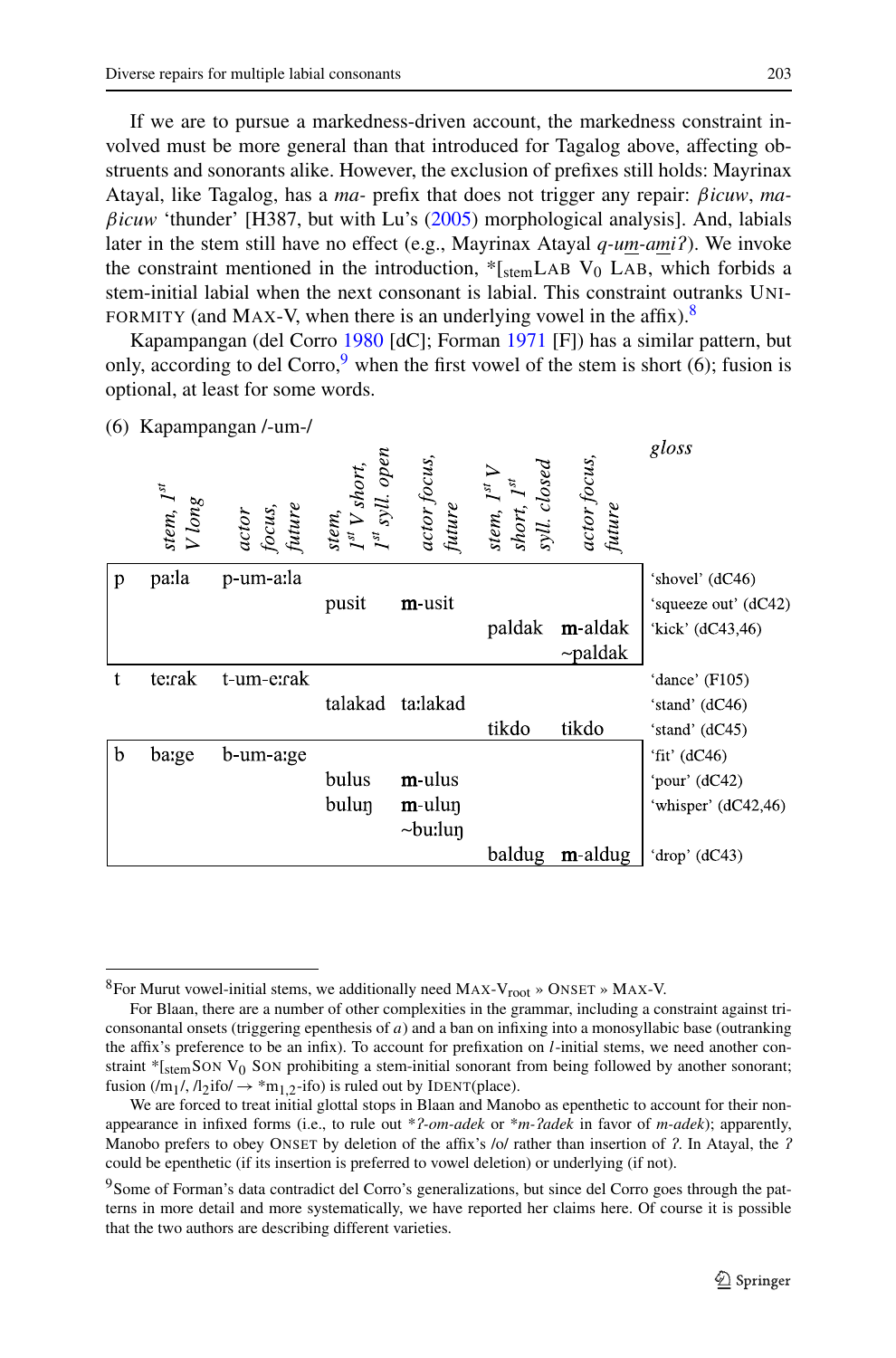| g                         | ga:to               | g-um-a:to  |          |           |              |        | 'float' $(dC46)$           |
|---------------------------|---------------------|------------|----------|-----------|--------------|--------|----------------------------|
|                           |                     |            | no data  |           | gasgas       | gasgas | 'rub against' (dC46)       |
| S                         | su:lat-             | s-um-u:lat |          |           |              |        | 'write' (dC46)             |
|                           |                     |            | sali:lun | sa:li:lun |              |        | 'go under shade'           |
|                           |                     |            |          |           | no data      |        | (dC46)                     |
| $\mathbf n$               | na:nu               | n-um-amu   | no data  |           | no data      |        | 'do' (F104)                |
| 1                         | li:nis              | 1-um-i:nis |          |           |              |        | 'clean' (dC46)             |
|                           |                     |            | labug    | la:bug    |              |        | 'become blurred'<br>(dC45) |
|                           |                     |            |          |           | lislis       | lislis | 'put up skirt' (dC46)      |
| $V^{10}$                  | <i><u>lisip</u></i> | $m$ -i:sip |          |           |              |        | 'think' (dC39)             |
|                           |                     |            | ?asuk    | m-asuk    |              |        | 'emit smoke' (dC40)        |
|                           |                     |            |          |           | <b>Tugse</b> | m-ugse | 'throw' $(dC40)$           |
| k, d, m, n,<br>r, h, w, j |                     |            | no data  |           |              |        |                            |

We assume an arbitrary constraint in Kapampangan forbidding *um*, in its full form, from being followed by a short vowel; when the stem's first vowel is short, the /m/ is therefore lost and the /u/ fuses with the stem vowel, lengthening it (unless the syllable is closed; superheavy syllables are not allowed):  $/u_1m$ ,  $/t_2$ alakad $\rightarrow$  [ta: $t_1$ ]akad]. (Vowel fusion is more apparent in past-tense forms, derived from adding the infix /in/ to the future-tense base:  $\lambda_1$ n/, /mu<sub>2</sub>lus/  $\rightarrow$  [mi $\lambda_1$ <sub>2</sub>lus] 'poured' [dC42].) If the steminitial consonant is labial, however, vowel fusion and loss of /m/ is optionally avoided by instead fusing the consonants (and losing the vowel). If this is the right analysis, then an OCP markedness constraint is not actually the driving force behind labials' special behavior—rather, fusion is (optionally) preferred over deletion for avoiding [um]-plus-short-vowel, but it is available only when the stem consonant agrees with the affix's /m/ in underlying place. $11$ 

In Muna (van den Berg [1989:](#page-26-0) 32–35; analyses in Carter [2000](#page-24-0); Pater [2001\)](#page-26-0), *p*, *f* , and sometimes  $w$  are replaced by  $m$ , but  $b$  and  $\beta$  simply show no reflex of the infix. Stems that are *m*-initial are ambiguous between stem-consonant loss and no reflex. Nasal-initial, prenasalized-C-initial (including  ${}^m b$ ), and some *w*-initial stems show no reflex:

<sup>10</sup>In certain *aCC*-initial stems, the initial *a* is lost, the infix is inserted between the two consonants, and the nasal of the infix assimilates to the following consonant: *aslam*, *s-un-lam* 'become sour' [dC, 38]. Del Corro does not indicate whether words transcribed with initial vowels actually begin with a glottal stop, but in the recording accompanying Balilo [\(2008](#page-24-0)), it is clear that they all do, at least in citation form. To account for these words' /um/ forms, we must assume that the glottal stop is epenthetic.

<sup>11</sup>In more detail: IDENT(place) » MAX-C, UNIFORMITY-V which is why /m/ loss and vowel fusion are used for non-labial-initial stems; but MAX-C and UNIFORMITY-C are variably ranked, so both that option and consonant fusion are available in labial-initial stems. A markedness-based analysis is unsupported, because \**b-um-ulu* is already ruled out by the arbitrary constraint \*UM + SHORT-V, leaving no role for an OCP constraint (although it would be possible to rank one fairly high). Because both *bulluq* and *m-uluq* satisfy any OCP-labial constraint, it must be the difference in faithfulness that distinguishes the two.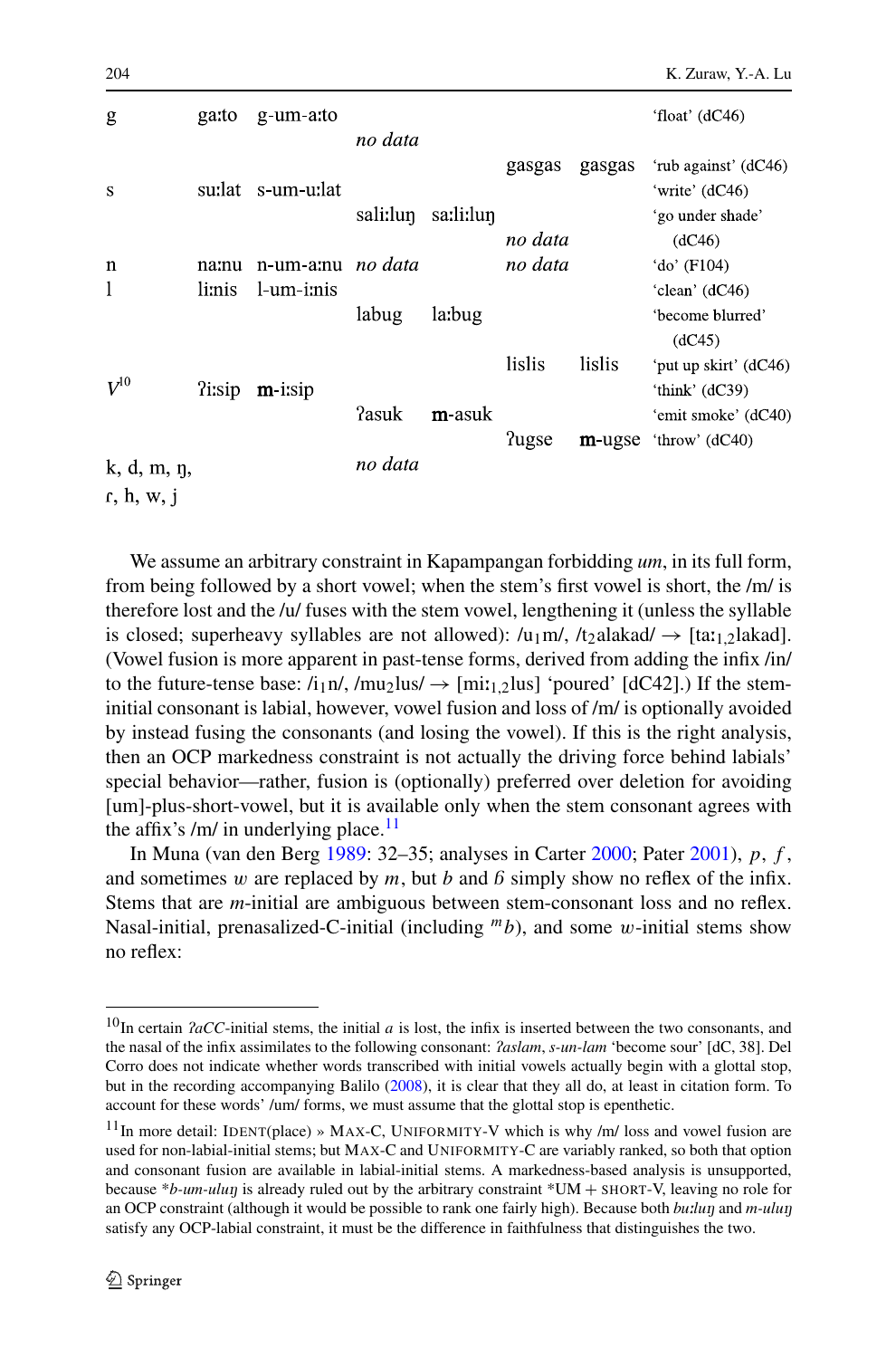|                                                    | stem                | irrealis                            | gloss          |
|----------------------------------------------------|---------------------|-------------------------------------|----------------|
| $p \left( \langle p_1   p_2   p_3 \rangle \right)$ | pili                | m-ili                               | 'choose'       |
| $b \left( \langle *b \rangle \right)$              | baru                | baru (zero)                         | 'happy'        |
| 6( <b>b</b> )                                      | bala                | bala (zero)                         | 'big'          |
| d<br>a                                             | dudu                | d-um-udu                            | 'push'         |
|                                                    | dadi                | d-um-adi                            | 'live'         |
| g                                                  | gaa                 | g-um-aa                             | 'marry'        |
| $f(\langle *p)$                                    | foni                | m-oni                               | 'climb, go up' |
| S                                                  | solo                | s-um-olo                            | 'flow'         |
| $m_b$                                              | mbolaku             | $\overline{\text{m}}$ bolaku (zero) | 'steal'        |
| $^n_d$                                             | <sup>n</sup> diwawa | $\sqrt[n]{\text{divawa}(zero)}$     | 'yawn'         |
| $m \left( \lt^* m \right)$                         | manda               | $m$ -anda ( <i>zero or</i> $m$ -)   | 'repent'       |
| $n \in \{1, n, n, n\}$                             | nale                | nale $(zero)$                       | 'soft, weak'   |
|                                                    | limba <sup>13</sup> | l-im-imba                           | 'go out'       |
| r                                                  | rende               | r-um-ende                           | 'alight'       |
| h                                                  | hela                | h-um-ela                            | 'sail'         |
| $w^{14}$ ( $\lt^* b$ )                             | waa                 | $m$ -aa                             | 'give'         |
|                                                    | wanu                | wanu (zero)                         | 'get up'       |
| V                                                  | ala                 | <b>m</b> -ala                       | 'take'         |
| t, k, $E$ , <sup>n</sup> g, <sup>n</sup> s, n      | no data             |                                     |                |

#### (7) Muna /-um-/

Carter analyzes Muna stem-consonant deletion as fusion, driven not by the OCP but by ALIGN constraints (McCarthy and Prince [1993](#page-25-0)) that prefer both the affix and the stem to begin at the left edge of the word. It is only when the stem-initial consonant's features are incompatible with fusion that infixation occurs, and the cases of zero realization are, for Carter, coalescence in which the affix's unique features do not survive. As noted above, this alignment analysis is available for other cases of fusion. If we do adopt a markedness-driven analysis, then both  $*$ [stemLAB V<sub>0</sub> LAB and \* [<sub>stem</sub>NAS V<sub>0</sub> NAS outrank UNIFORMITY.<sup>15</sup>

Palauan (Flora [1974](#page-24-0); Josephs [1990](#page-25-0)—data below all from Josephs [1990\)](#page-25-0) also shows loss of stem-initial /b/ (8). But in addition, when a labial consonant appears *later* in the stem, the stem consonants remain unchanged and the infix changes from its usual  $[m]$  to  $[w]$ —strangely, since  $[w]$  is also labial and we have seen that it participates in OCP-labial in Tagalog and Muna (diachronic developments seem to offer no insight here, as modern [w] can come from \**u*/*w* or \**p*, all labial). Either the prohibition in Palauan is on successive labial,  $[+$  consonantal] segments, or [w], although non-syllabic on the surface, is treated as an allophone of /u/ and thus exempt from

<sup>12</sup>Proto-Malayo-Polynesian source, as reconstructed by van den Berg [\(1991](#page-26-0)).

<sup>13</sup>The infix appears as *-im-* because the following vowel is *i*.

<sup>&</sup>lt;sup>14</sup>"Some of the [*w*-initial] roots undergo nasal substitution, but the majority do not change" (p. 33).

<sup>&</sup>lt;sup>15</sup>And, once again, ONSET forces deletion of the affix's  $/u$  in vowel-initial stems.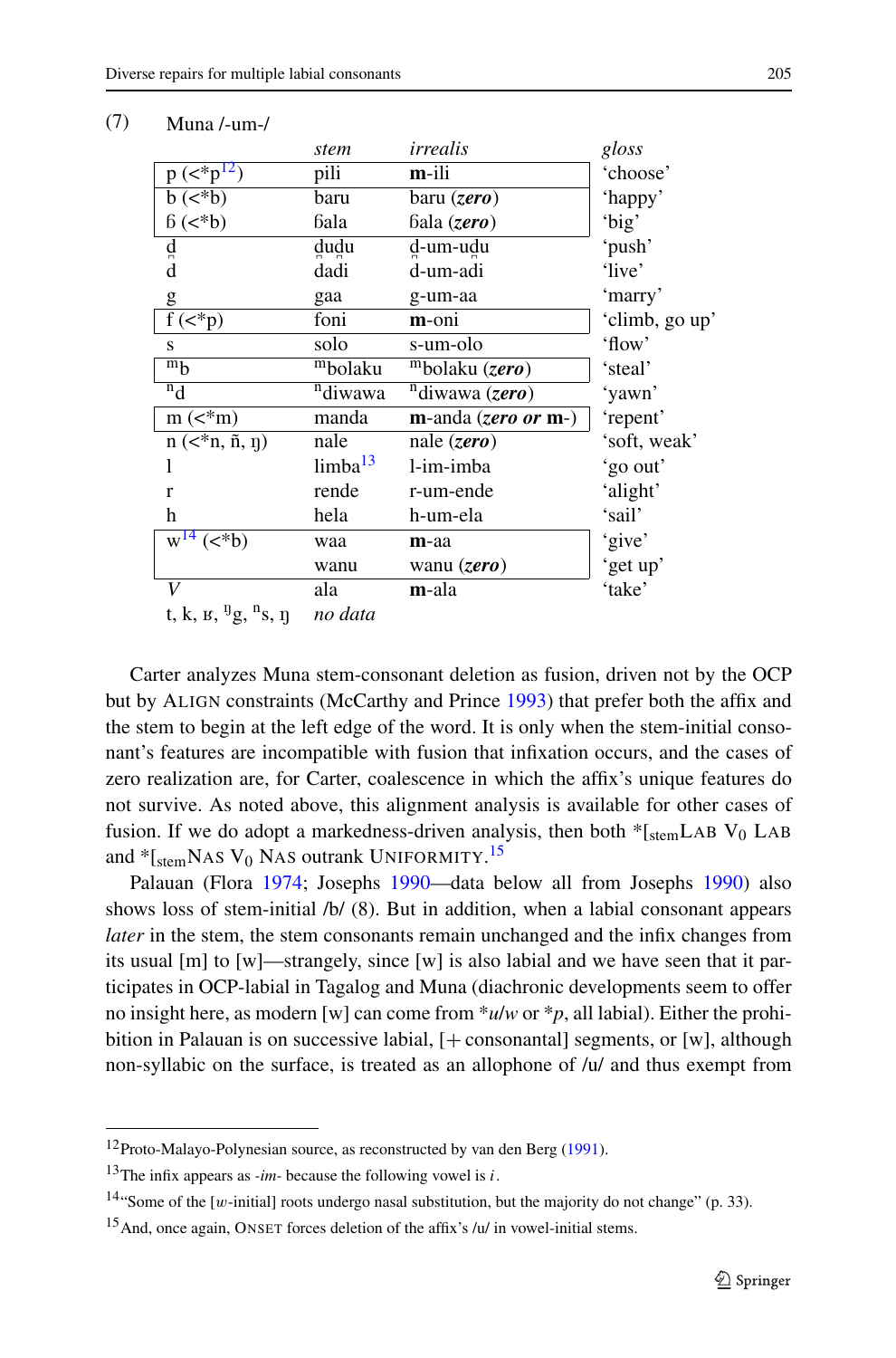|                        | stem                  | <i>present perfective,</i><br>plural non-human | gloss            |
|------------------------|-----------------------|------------------------------------------------|------------------|
|                        |                       | $object^{18}$                                  |                  |
| t                      | tonakl                | t-m-onakl                                      | 'put up high'    |
| k                      | kiwt                  | k-m-iwt                                        | 'clean up'       |
| b                      | $basa^{\overline{2}}$ | $m$ -asə?                                      | 'name'           |
| S                      | sisij?                | $s$ -m-isij?                                   | 'strengthen'     |
| ð                      | ðakl                  | ð-m-akl                                        | 'bury'           |
| m                      | no clear cases        |                                                |                  |
| ŋ                      | nas                   | n-m-as                                         | 'subtract'       |
|                        | latk                  | l-m-atk                                        | 'remember'       |
| $\mathbf{r}$           | Se6o1                 | r-əm-oðə?                                      | 'aim at blindly' |
| $\mathbf{P}$           | ?aðəs                 | $? -em-a$ ð $os$                               | 'pave'           |
| some $w/u/o$ (possibly | oak                   | m-ak                                           | 'anchor'         |
| those that $\lt^* p$   |                       |                                                |                  |
| other $V$ (few cases)  | $\overline{u}$ ?at    | im-u?ət                                        | 'unhook'         |
|                        | asam                  | <b>im-as</b>                                   | 'try out'        |
| next C is labial       | $\delta$ obə $\delta$ | $\delta$ -w-obə?                               | 'chop down'      |
|                        | kɛməð                 | $k-w$ - $\epsilon$ məð                         | 'sew up'         |
|                        | jebəð                 | $i-w$ - $\epsilon$ bəð                         | 'lasso'          |
| labial C later in word | ðaləm                 | ð-w-aləm                                       | 'plant'          |
|                        | sesab                 | s-w- $\epsilon$ səb $\sim$ s-m- $\epsilon$ səb | 'burn'           |

OCP considerations. The dissimilation seems to be obligatory when the very next consonant is labial, and optional (at least in one word) when the labial is later.<sup>16</sup>

Palauan provides further evidence for a prefix/infix asymmetry, as discussed by Łubowicz ([to appear](#page-25-0)). Previous authors have analyzed Palauan *-m-* and *m-* as allomorphs of the same morpheme, whose distribution is determined largely by the verb's morphosyntactic features.<sup>19</sup> Josephs [\(1975](#page-25-0)) calls this morpheme the "verb marker"; it appears as a prefix [m<sub>3</sub>-] or [o<sub>-</sub>] in ergative verbs and "many" (p. 146) intransitive action or state verbs (*m-*-*al* 'walk'). If the stem begins in a labial, the prefix must appear instead as *o-*: *o-bos* 'get shot'; Josephs characterizes this as dissimilation. (There are also "a small number of verbs" (p. 147) that take *o-* despite having no labial consonant.) For most intransitive verbs, and all perfective verbs, the verb marker shows up instead as the infix  $-m-(l-m-uvt$  'return<sub>V</sub>', cf. *luwt* 'return<sub>N</sub>'), with the allomorph  $-w-20$  (or  $-\infty$ - if certain additional phonology applies) as noted

 $(8)$  Palauan /-m- $/17$ 

<sup>16</sup>Personal communication from Andrew Martin, who compiled a list of infixed forms of *meN-* prefixed stems in Josephs that have a non-initial labial.

<sup>&</sup>lt;sup>17</sup>Palauan has no [p]. Earlier  $* p$  became [w], [u], or sometimes [o].

 $18$ This affix occurs in a variety of verb forms, but these particular perfectives afford the best opportunity to observe it unobscured by additional phonological changes.

<sup>19</sup>One could speculate that proto-Austronesian \**ma-* and \**-um-* have merged.

<sup>20</sup>Notated *u* by Josephs—see his Chap. 1.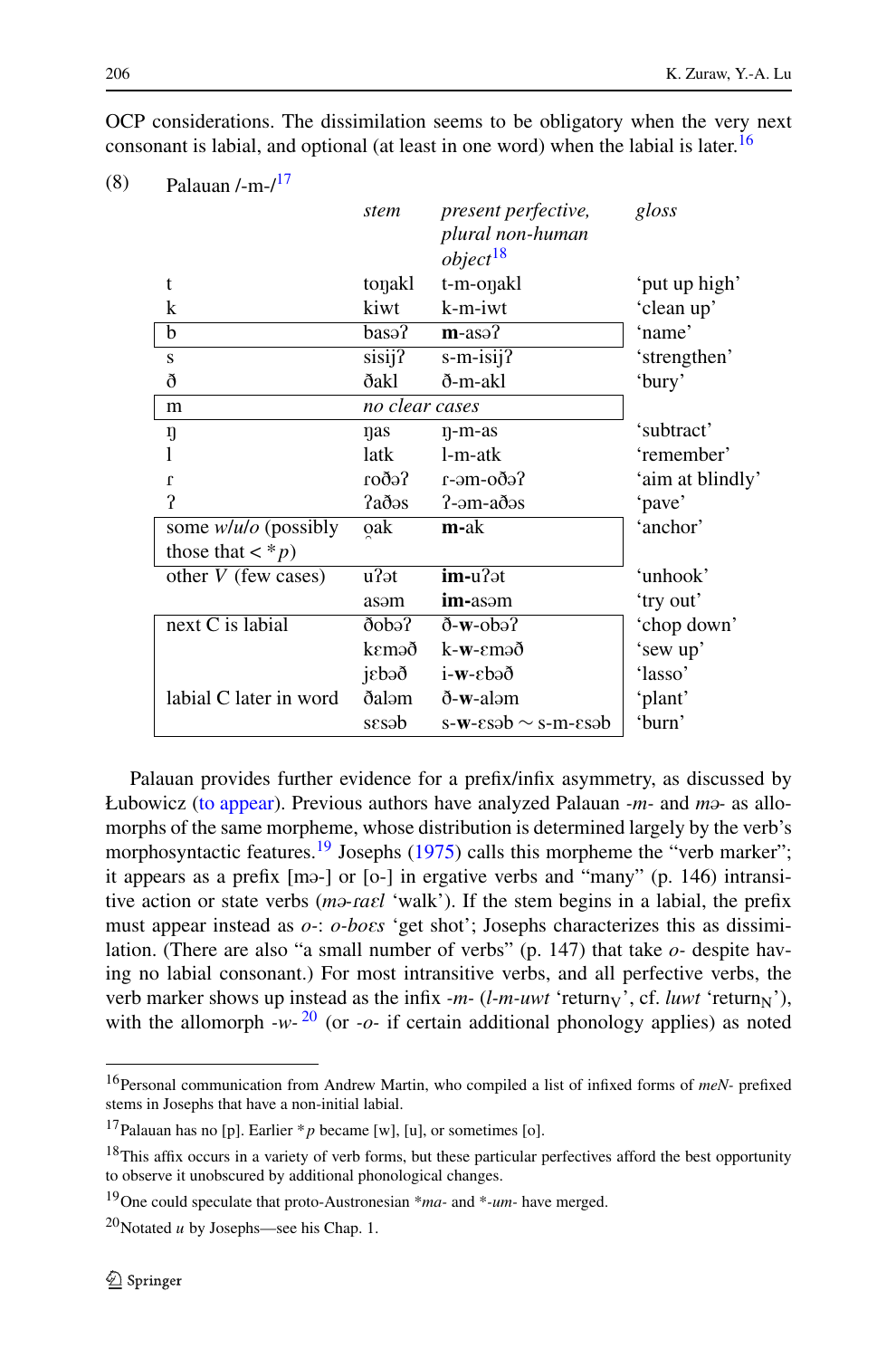<span id="page-10-0"></span>above. Łubowicz makes the interesting point (see also Finer [1986](#page-24-0)) that for the prefixal forms, dissimilation of *m*<sup>2</sup> to *o*- is local on the consonantal level—it applies only when the stem-initial consonant is labial (*o-bos* instead of \**m-bos*). But for the infixal forms, dissimilation can be long-distance. (See Lu ([in progress\)](#page-25-0) for analysis of long-distance dissimilation in Palauan and local dissimilation in Mayrinax Atayal and many others.) Łubowicz attributes the difference between prefixes and suffixes to their morphological affiliation—specifically, she proposes that infixes reaffiliate to the root and are then subject to stricter consonant cooccurrence restrictions. The data above offer further support for this view: vowel-initial stems mostly take prefixal *im-*, and in the one example found where there was a labial consonant later in the stem, no dissimilation occurs: *im-asm* 'try out'. The *m-* allomorph seen in *b*-initial perfectives does not undergo further dissimilation (from root *b*<sub>*gob*</sub>, *m*-*gob* 'form' instead of \**w- ob*); if we wish to maintain Łubowicz's view of morphological affiliation, we must analyze the [m] in  $m$ -*cob* as prefixal, whether it results from fusion of /m/ and ſ /b/ or deletion of the /b/.

We analyze Palaun /b/-fusion as driven by  $*$ [stemLAB V<sub>0</sub> LAB » UNIFORMITY (as in Muna), and dissimilation of /m/ to [w] as driven by  $*$ [stemLAB V<sub>0</sub> LAB » IDENT(continuant)—accounting for the exceptionless dissimilation when the next consonant is labial—plus a strong tendency for a more general markedness constraint, \*[stemLAB ... LAB, to outrank IDENT(continuant)—accounting for the strong tendency towards dissimilation when any following consonant is labial. $2<sup>1</sup>$  The dissimilation of the other affix,  $/m=1$ , to  $o$ - before stem-initial  $/b/$  is driven by a constraint that is local but not confined to the stem domain: LAB  $V_0$  LAB.

Aborlan Tagbanwa is another language that shows deletion of stem-initial labials (Green  $1979$ ),<sup>22</sup> though only one example is available: the Actor-Focus form of stem *betang* is *metang* (p. 70—transcriptions as in the original). Some other examples are Kimaragang (*p* only; Kroeger [1988:](#page-25-0) 222), and Sediq (a.k.a. Taroko: Li [1991;](#page-25-0) Yang [1976\)](#page-27-0).

#### **4 Loss of infix nasality**

We have found one case in which the nasality of the infix /m/ of the infix is lost entirely. The language is Kavalan (Li and Tsuchida [2006](#page-25-0)). As shown in (9), /-m-/ shows up as an infix with voiceless stem-initial consonants (stop and fricative) and as a prefix with voiced stem-initial consonants (fricatives, nasals, liquids and glide). However, the affix appears as [u] before a stem-initial voiced labial fricative /ß/.

<sup>&</sup>lt;sup>21</sup>There are several complications. An ALIGN constraint prefers for the word to begin with material from the underlying root (forcing infixation, since word-initial *mC* is not in general ruled out phonotactically). This outranks a constraint penalizing re-affiliation of affixal material to the stem, but that constraint has an emergent effect in forms like *m*-as<sup>2</sup>, ensuring that the initial [m] does not count as part of the stem (we assume that ALIGN is satisfied in these cases, because the initial [m] still corresponds to the underlying root-initial /b/, as well as to the affixal /m/). The *im-* allomorph seen with vowel-initial roots is puzzling; it could be analyzed with a correspondence constraint requiring the /m/-affixed forms of vowel-initial roots to remain vowel-initial, though this seems typologically unexpected.

<sup>22&</sup>quot;In a stem beginning with a bilabial consonant -um- manifests as m- and portmanteau occurs in which the bilabial is lost." (p. 88)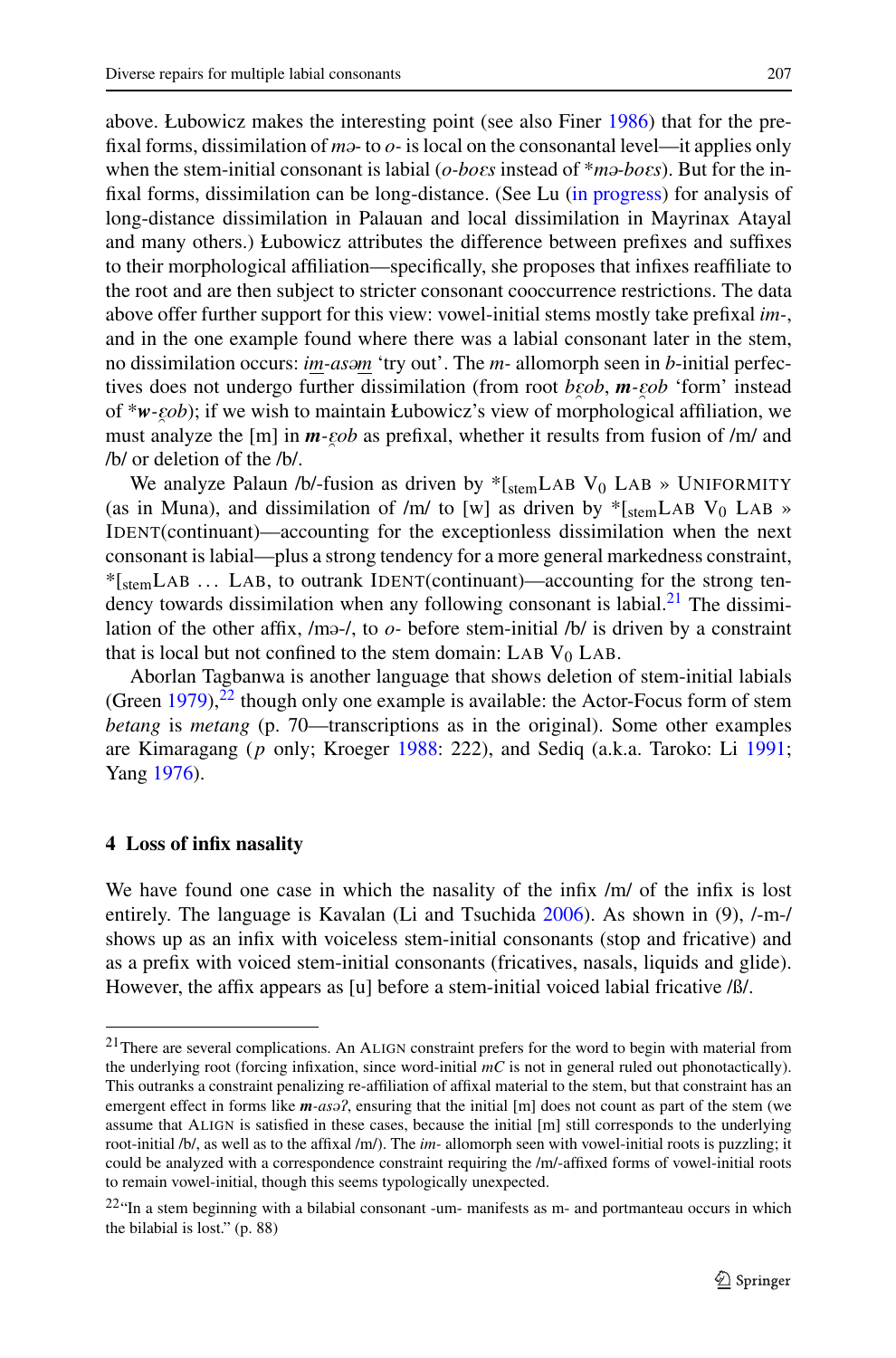| stem-initial $C$ | stem    | <i>actor focus</i>         | gloss            |
|------------------|---------|----------------------------|------------------|
| p                | равіt   | p-m-arit                   | 'tie'            |
| t                | tajta   | $\overline{t}$ -m-ajta     | 'see'            |
| k                | kirim   | k-m-irim                   | 'seek'           |
| q                | qan     | q-m-an                     | 'eat'            |
| β                | βura    | $\mathbf{u}$ - $\beta$ ura | 'give'           |
| S                | sum     | s-m-um                     | 'urinate'        |
| Z.               | zap     | m-zap                      | 'find'           |
| m                | no data |                            |                  |
| n                | nanap   | m-nanap                    | 'crawl'          |
| ŋ                | пав     | $m$ -na $\kappa$           | 'open the mouth' |
| 1                | lames   | m-lames                    | 'clean'          |
| $\mathbf{r}$     | rinaw   | m-rinaw                    | 'do dishes'      |
| R                | варіs   | m- <sub>Bapis</sub>        | 'split'          |
| W                | warin   | m-warin                    | 'throw away'     |
| V                | ara     | m-ara                      | 'take'           |
|                  |         |                            |                  |

It is unclear whether the underlying form should be /um/ or /m/, and thus it is unclear whether we are seeing deletion of /m/ before / $\beta$ / (with /u/ deleting elsewhere), or merely its denasalization. One possible analysis appeals to sonority sequencing to drive the basic infixation/prefixation split: [m] can occur after stops and voiceless fricatives, but not after voiced fricatives, nasals, liquids and glides (SONORITYSEQUENCING » ALIGN).<sup>24</sup> With initial / $\beta$ /, however, simple prefixation would create the sequence a labial-labial sequence, albeit across the prefix-stem boundary  $[\dots, m-1, \dots]$ . We have seen that in Palauan, such a configuration is subject to dissimilation (*m-* becomes *o-* before *b*).

This pattern can be analyzed with a constraint \*LAB VOICEDLAB, banning two adjacent labial consonants when the second is voiced. (As in Palauan, vowels and the glide  $[w]$  are exempt.) This constraint is like the Palauan constraint on the prefix /m-/ in that it is local but not confined to the stem. This markedness constraint outranks MAX (if  $/u_1m_2, b_3... \rightarrow [u_1-b_3...]$ ) or IDENT(nasal) and IDENT(consonantal) (if  $/m_1, b_2... \rightarrow [u_1-b_2...]$ .<sup>25</sup> Infixation of [u] or [w] is also ruled out, perhaps by general phonotactic constraints: \*[ß-w-ua], \*[ß-u-ua].

(9) Kavalan  $\frac{1 - (11)m}{2^3}$ 

 $^{23}$ In stems that begin with a consonant cluster, the /u/ appears either before or after /m/. When the first consonant is /p, t, k, q, s/, *-um-* appears as an infix:  $p$ *-um-laq* 'squeeze'. When the first consonant is /l, r, , , n/, *mu-* appears as a prefix: *mu-lnap* 'whisper'.

<sup>&</sup>lt;sup>24</sup>This requirement would apply only in derived environments, since /mp, mt, mk, mq, ms/ and /zm, lm, m, m/ are all attested word-initial consonant clusters (Li and Tsuchida [2006](#page-25-0): 4).

<sup>25</sup>Although \*LAB VOICEDLAB outranks MAX/IDENT, MAX/IDENT outranks ALIGN, so that prefixation rather than a change in sonority is used to avoid a sonority sequencing violation for the rest of the voiced consonants.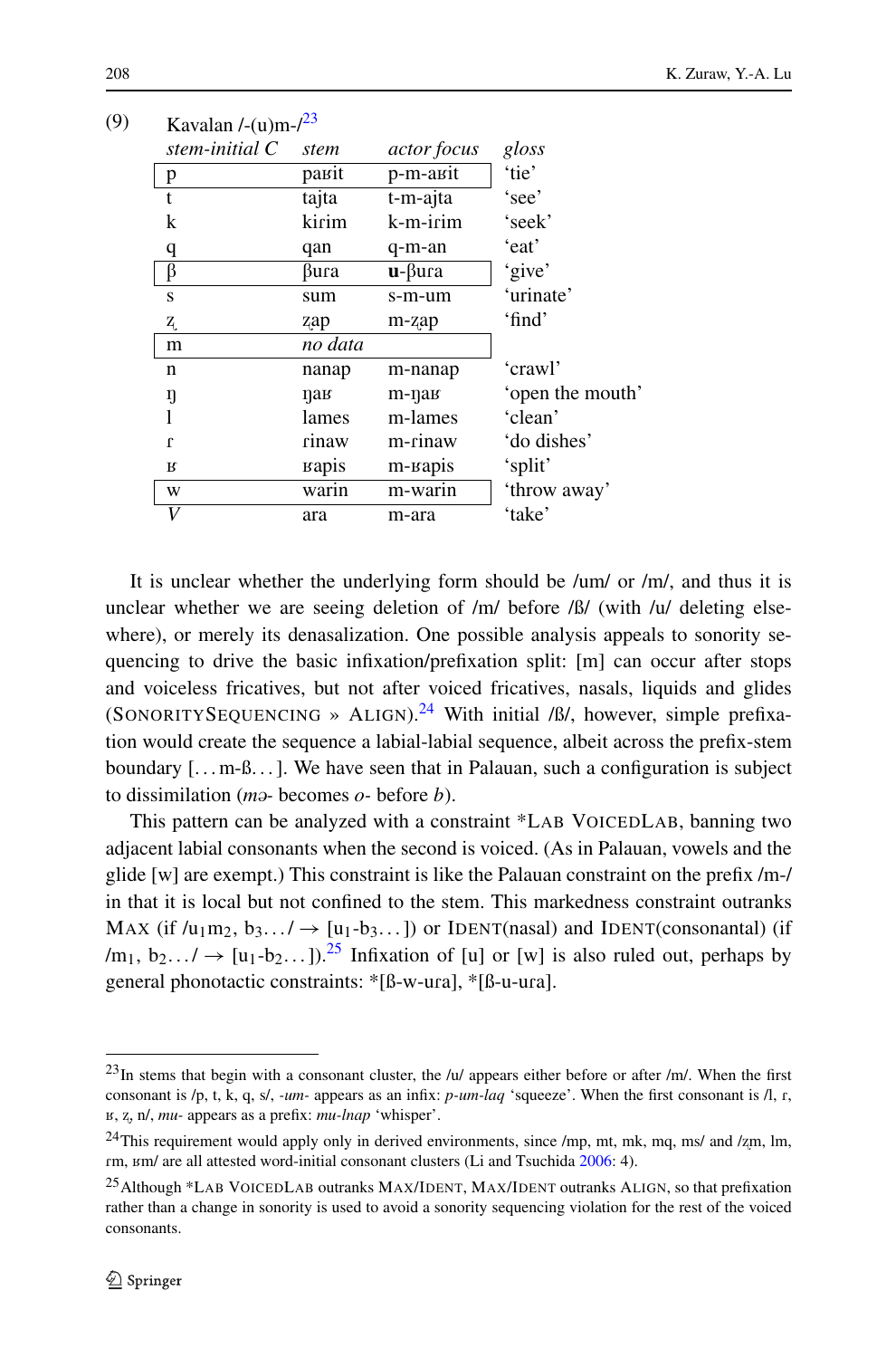## <span id="page-12-0"></span>**5 Stem dissimilation**

There are also languages in which a labial stem-initial consonant dissimilates in place. As shown in (10), in Limos Kalinga (Ferreirinho [1993](#page-24-0) [F]; Wiens [1979](#page-26-0) [W]) the stem consonant becomes velar.<sup>26</sup> We analyze this as  $*$ [stemLAB V<sub>0</sub> LAB] » IDENT(place)/stem. Only a markedness-driven analysis is plausible—it seems unlikely that there would be a blanket preference for changing the stem consonant to a velar, but that this is not possible for coronals.

(10) Limos Kalinga /-um-/

|                                | stem    | <i>actor focus,</i><br>inchoative | gloss                      |
|--------------------------------|---------|-----------------------------------|----------------------------|
| p                              | pija    | $k$ -um-ija                       | 'good' $(F25)$             |
| k                              | kan     | k-um-an                           | 'eat', 'bite' $(W24, F41)$ |
| b                              | bulbul  | g-um-ulbul                        | 'cook rice' (W25, F25)     |
| d                              | daton   | d-um-aton                         | 'come' (F24)               |
|                                | lam?ok  | 1-um-am?ok                        | 'soft' $(F25)$             |
| 2                              | Pudan   | ?-um-udan                         | 'rain' (F24)               |
| $t, g, s, m, n, \eta, h, w, i$ | no data |                                   |                            |

As shown in (11), in Northern Acehnese (Durie [1985](#page-24-0) [D]), a stem-initial /p/ becomes a coronal fricative  $[S]$ ;<sup>27</sup> this happens only with disyllabic stems, however. For trisyllabic stems with any initial consonant (not shown in (11) except for  $/p/$ ), the morpheme shows up as prefix [mu-] (or [mu-]: when not bled by the  $/p \rightarrow [S]$ change,  $\ell$ u $\ell$   $\rightarrow$  [u] between labial consonants) instead. The prefixal allomorph also appears before stems—regardless of length—beginning in /b,?,h,l,r,m,n,n,n,w,j/, suggesting avoidance not only of *labial . . . labial* but also *sonorant . . . sonorant* within the stem domain (assuming that glottals count as sonorant). Monosyllabic stems (not shown except for  $/p/$ ) are augmented before being infixed, either by epenthesis into an initial consonant cluster, or by reduplication of the initial consonant followed by [ $\mu$ ].<sup>28</sup> Or, for "some" (p. 96) monosyllabic *p*-initial roots, the /mu-/ prefix is used  $([ple], [mu-p] \epsilon]$  'pour'). We omit spreading of nasality from the examples.

|   | stem          |                      | intransitive                      | gloss         |
|---|---------------|----------------------|-----------------------------------|---------------|
|   | disyllabic:   | pubur <sup>3</sup> t | $S$ - $um$ - $ubu$ <sup>3</sup> t | 'teach' (D95) |
|   | trisyllabic:  | puranuj              | mu-puranuj                        | 'act' (D94)   |
|   | monosyllabic: | plah                 | S-um-ulah                         | 'split' (D95) |
|   |               |                      | $\sim$ S-um-uplah                 |               |
|   | tulak         |                      | t-um-ulak                         | 'push' (D95)  |
| c | cankoj        |                      | c-um-ankoj                        | 'hoe' $(D95)$ |

(11) Northern Acehnese /-m-/

<sup>26</sup>Ferreirinho also gives an example that appears to be an exception: *bilog*, *b-um-ilog* 'strong' (p. 25).

 $^{27}$ Durie describes [S], "a sound for which there is no satisfactory IPA symbol", as "a laminal alveo-dental fricative with a wide channel area" (p. 12).

<sup>&</sup>lt;sup>28</sup>Exception: if the monosyllabic root begins with *rh* [< \*Sh] or *lh* [< \*Sl], [Sur] is added to the beginning of the root.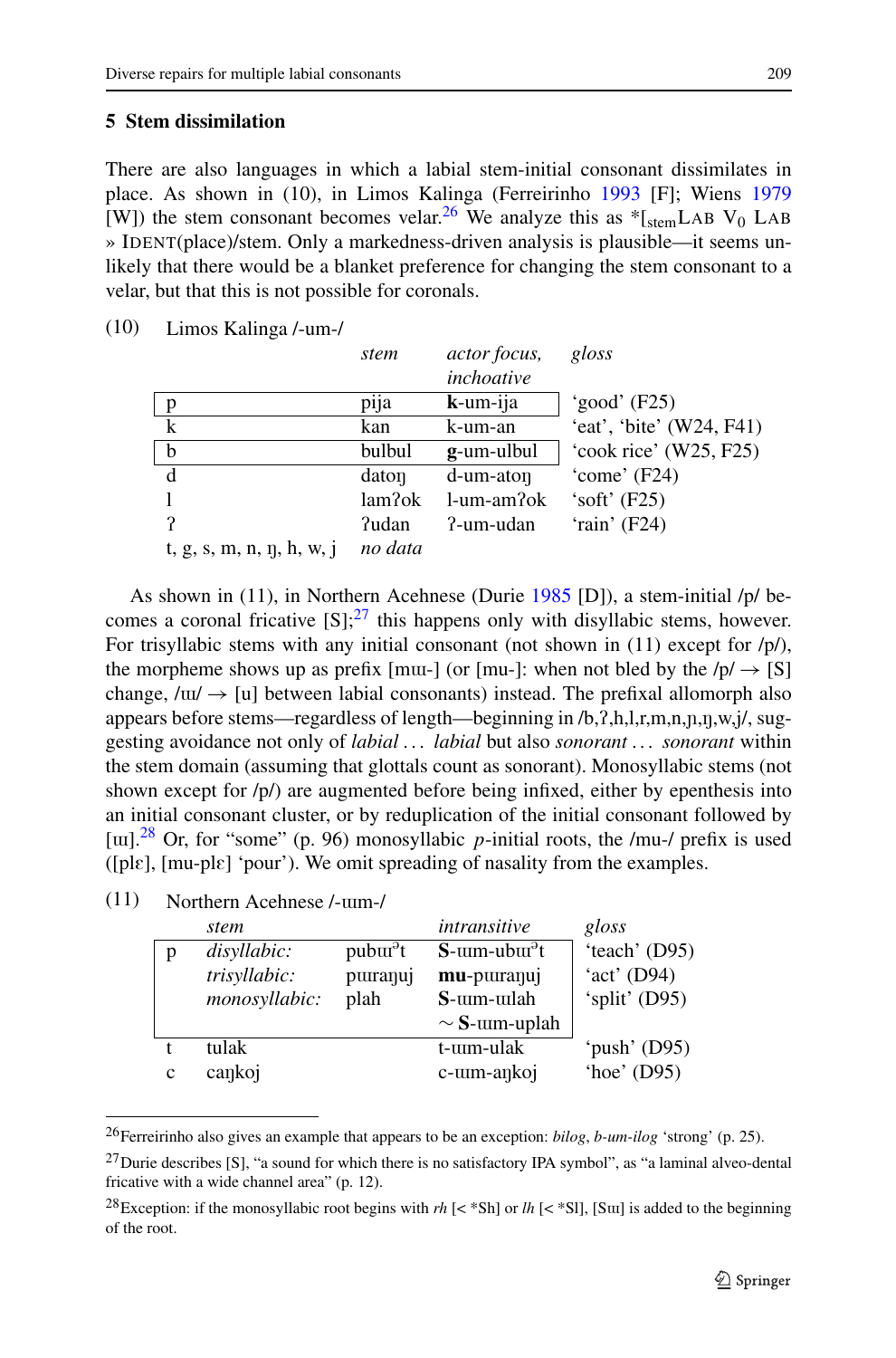<span id="page-13-0"></span>

| k                    | kalyn                                 | k-um-alyn                                     | 'look' $(D95)$        |
|----------------------|---------------------------------------|-----------------------------------------------|-----------------------|
| b                    | $b10^9$                               | $mu$ -bl $o3$                                 | 'buy' $(D94)$         |
| d                    | $d$ um $\gamma$                       | $d$ - $um$ - $um$ $\gamma$                    | 'hear' $(D95)$        |
| J                    | <b>Farom</b>                          | f-um-arom                                     | 'inject' (D95)        |
| g                    | ganton                                | g-tum-anton                                   | 'hang' $(D95)$        |
| S                    | Salu <sup>9</sup> n                   | $S$ - $um$ -alu <sup><math>a</math></sup> n   | 'be a cry-baby' (D95) |
|                      | no data                               |                                               |                       |
| m                    | mat                                   | mu-mat                                        | 'hold' $(D94)$        |
| n                    | nari                                  | mu-nari                                       | 'dance' (D95)         |
| $\mathbf{n}$         | nano <sup>3</sup>                     | $mu$ -papo <sup>9</sup>                       | 'sing' $(D95)$        |
| ŋ                    | $\eta$ i $\varepsilon$ n              | $mu$ - $\eta$ i $\varepsilon$ $\eta$          | 'see' (D95)           |
|                      | $l$ any $\mathfrak{u}^{\mathfrak{g}}$ | $mu$ -lanu <sup><math>\partial</math></sup>   | 'swim'(D94)           |
| r                    | raba                                  | <b>mu</b> -raba                               | 'feel' $(D95)$        |
| $\boldsymbol{\iota}$ | <b>?ankot</b>                         | mu-?ankot                                     | 'transport' (D94)     |
| h                    | hila                                  | mu-hila                                       | 'drag' (D94)          |
| W                    | wanwan                                | mu-wanwan                                     | 'squeeze' (D95)       |
| j                    | $ju^{\partial}$                       | $mu$ -ju <sup><math>\overline{ }</math></sup> | 'order' (D95)         |

Acehnese can be analyzed, like Limos Kalinga, as having  $\frac{1}{s}$ [stemLAB V<sub>0</sub> LAB] » IDENT(place)/stem. The change to [S] is not available for /b/, however, suggesting that IDENT(voice),  $*$ [stemLAB V<sub>0</sub> LAB » ALIGN (» IDENT(place)/stem), where ALIGN is a constraint, as in Palauan, requiring stem material to be initial and thus disfavoring prefixation. We assume that there is no voiced, non-labial segment available in the phoneme inventory that /b/ could change to without violating some other high-ranked faithfulness constraint. Similarly, the sonorants are unable to change to [S] because of IDENT(sonorant), and so prefixation results, because of the ranking  $*$ [stemSON V<sub>0</sub> SON » ALIGN. There are also constraints against infixing into a monosyllable (as in Sarangani Blaan) or a trisyllabic stem. As with Limos Kalinga, a markedness-driven analysis seems necessary: it is implausible that change to [S] is the default behavior. It also seems implausible that prefixation is the default behavior, since it is not clear what would rule out prefixation for obstruents besides  $/b/29$ 

#### **6 Infix dissimilation**

There are languages in which the infix dissimilates when the stem-initial consonant is labial. In Kulalao Paiwan (Ferrell [1982](#page-24-0) [F]), illustrated in  $(12)$ , the infix's [m]

<sup>&</sup>lt;sup>29</sup>There are some interesting complications in the Northern Acehnese case (Durie 1985: 33–34). First, the  $/p \rightarrow [S]$  change also optionally takes place when the causative prefix /p $\mu$ -/ attaches to labialinitial disyllabic, verbal (not nominal) roots:  $/pm-mu$ ? $um$   $\rightarrow$  [S $u$ -m $u$ ? $um$ ] 'to amuse, entertain' and /puu-baro/  $\rightarrow$  [Suu-baro] 'to renew' (p. 33)—this suggests a restriction against *labial*. . *labial* even in the prefix + stem domain. Second, stem-initial  $/p$ ,b,m/ all optionally become [S] when the nominalizing infix /-un-/ is added, if the next stem consonant is also labial (Durie's examples appear to be reduplicated): /p-um-upph/  $\rightarrow$  [S-um-upph] 'beating', /b-um-upblo<sup>2</sup>/  $\rightarrow$  [S-um-upblo<sup>2</sup>] 'thing bought', /m-um- $\text{tumer}/ \rightarrow [\text{S-un-umer}]$  'thing brought'. And third, /t/ can also optionally become [S] in the environment  $\text{tr}\{l,r,n\}VCC(V(C)\#)$ , "where the final syllable is not /tV(C)/".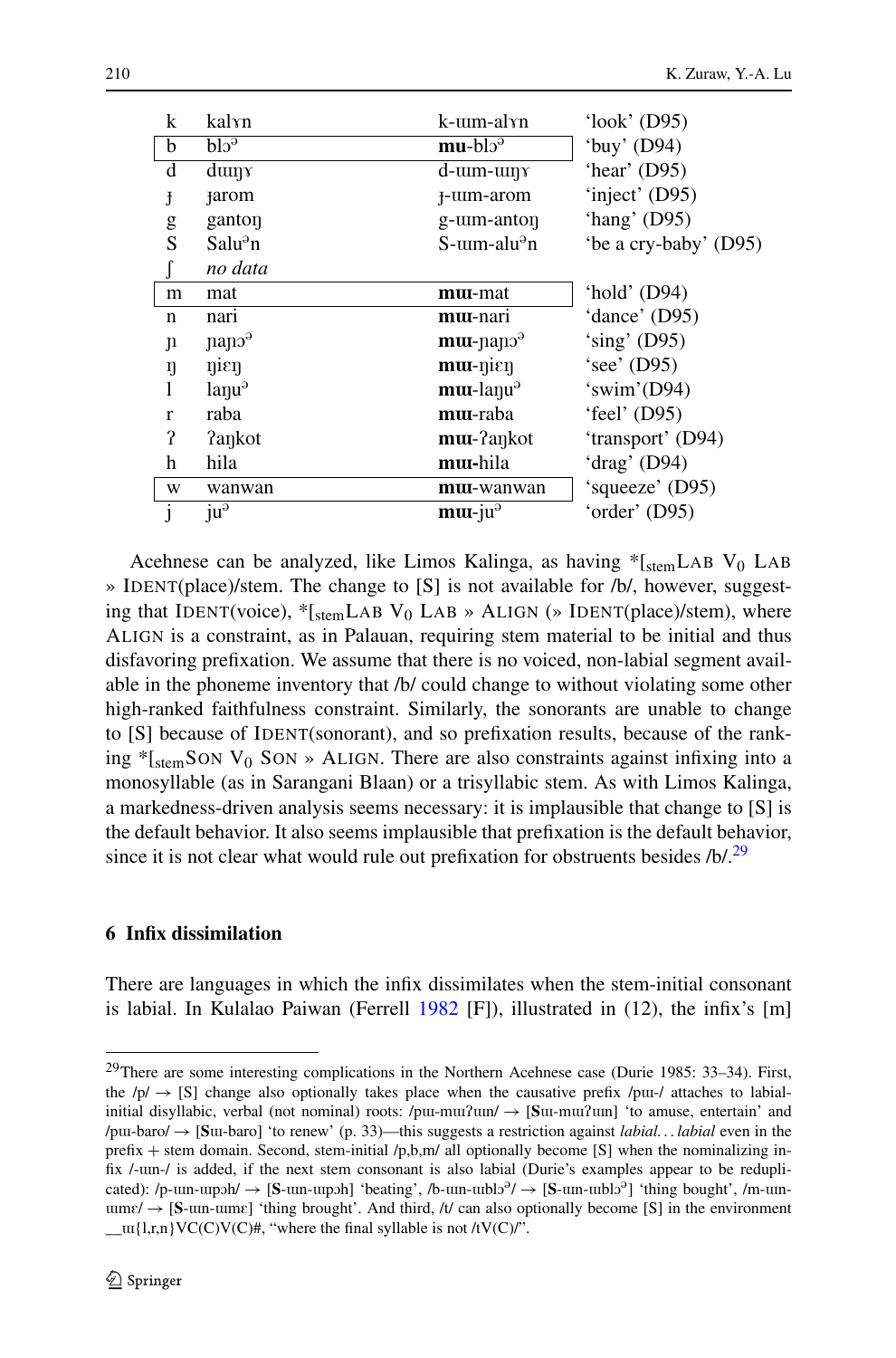becomes [n]. (If the first vowel of the stem is a schwa and the following consonant will be identical to the infix nasal, then the infix is optionally inserted after the schwa, so that a *mm* or *nn* sequence becomes *mm*, *nn*.) The pattern is similar in Tjuabar Paiwan (Ho [1978,](#page-25-0) [1995](#page-25-0) [H<sub>78</sub>, H<sub>95</sub>]), shown in (13), except that, as in Palauan, there is also a change when a labial consonant comes later in the stem. Ho states that when "the second syllable of the stem has a labial initial that is preceded by  $/9$ ," the infix's [m] dissimilates to [n]. For discussion of infix dissimilation in Paiwan, see Tseng [\(2003](#page-26-0)).

|                             | stem                                | <i>actor focus</i>           | gloss                       |
|-----------------------------|-------------------------------------|------------------------------|-----------------------------|
| $\, {\bf p}$                | piliq                               | p-n-iliq                     | 'choose' $(F10)$            |
| t                           | tulək                               | t-m-ulək                     | 'point' (F286)              |
| $\mathbf{C}$                | cani                                | c-m-ani                      | 'drop' $(F291)$             |
| ts ("post-palatal" F7)      | tsauv                               | ts-m-auv                     | 'cover' $(F310)$            |
| k                           | kan                                 | k-m-an                       | 'eat' $(F10)$               |
| q                           | quma                                | q-m-uma                      | 'construct fields' (F11)    |
| b                           | burəs                               | b- <b>n</b> -urəs            | 'use water-squirter' (F66)  |
| d                           | dət                                 | d-m-ət                       | 'go near' (F68)             |
| $d$ ("post-palatal" F7)     | dail                                | d-m-ail                      | '(monkey) raid crops' (F11) |
| g                           | gudəm                               | g-m-udam                     | 'finish' (F96)              |
| S                           | sapuj                               | s-m-apuj                     | 'use fire' $(F11)$          |
| V                           | vu suq                              | v- <b>n</b> -u∡uq            | 'throw' $(F353)$            |
| Z                           | zacak                               | z-m-acak                     | 'arrange' (F360)            |
| m                           | matsa                               | m-n-atsa                     | 'see w. own eyes' (F173)    |
| $\mathcal{L}_{\mathcal{A}}$ | $\hat{\Delta}$ a $\hat{\Delta}$ iak | $\lambda$ -m-a $\lambda$ iak | 'scatter' (F132)            |
| l ("post-palatal" F7)       | lima                                | l-m-ima                      | 'use hands' (F162)          |
| r                           | ratrat                              | r-m-atrat                    | 'expose seed' (F242)        |
|                             |                                     |                              |                             |

First  $V = [9]$ ,  $\qquad \qquad$  A  $-m$ -ampt  $\qquad$  'despise' (F11)

 $\text{second } C = \text{infix } C$  panc p-**n**-anc 'decide'

 $\sim$   $\Lambda$ ə-m-mət

| Kulalao Paiwan /-m-/ |
|----------------------|
|                      |

|               |         | $\sim$ pə-n-nəc |
|---------------|---------|-----------------|
| j, 2, w, j, V | no data |                 |

| (13) | Tjuabar Paiwan /-am-/ |  |
|------|-----------------------|--|
|------|-----------------------|--|

*stem actor focus gloss* p pajsu p-**ən**-ajsu | 'pound (rice)' (H<sub>95</sub>310) t təkə $t$  t-əm-( $\rightarrow$ )kə $\left[$  'drink' (H<sub>78</sub>652) c culu c-m-ulu 'bake' (H78648*)* k kan k-m-an 'eat' (H95310*)* q qaqiv q-m-aqiv 'call' (H78649*)* d daps d-m-aps 'blow (with breath)' (H78649*)* d dukun d-əm-ukun 'bend' (H<sub>78</sub>649) g girin g-əm-irin  $'\text{grow'}$  (H<sub>78</sub>661) s supu s-əm-upu 'count' (H<sub>95</sub>310) v və $\begin{vmatrix} i \\ v \end{vmatrix}$  v-ən-ə $\begin{vmatrix} i \\ v \end{vmatrix}$  'buy' (H<sub>78</sub>649) z  $z$  zurun  $z$ -əm-urun 'push'  $(H_{78}654)$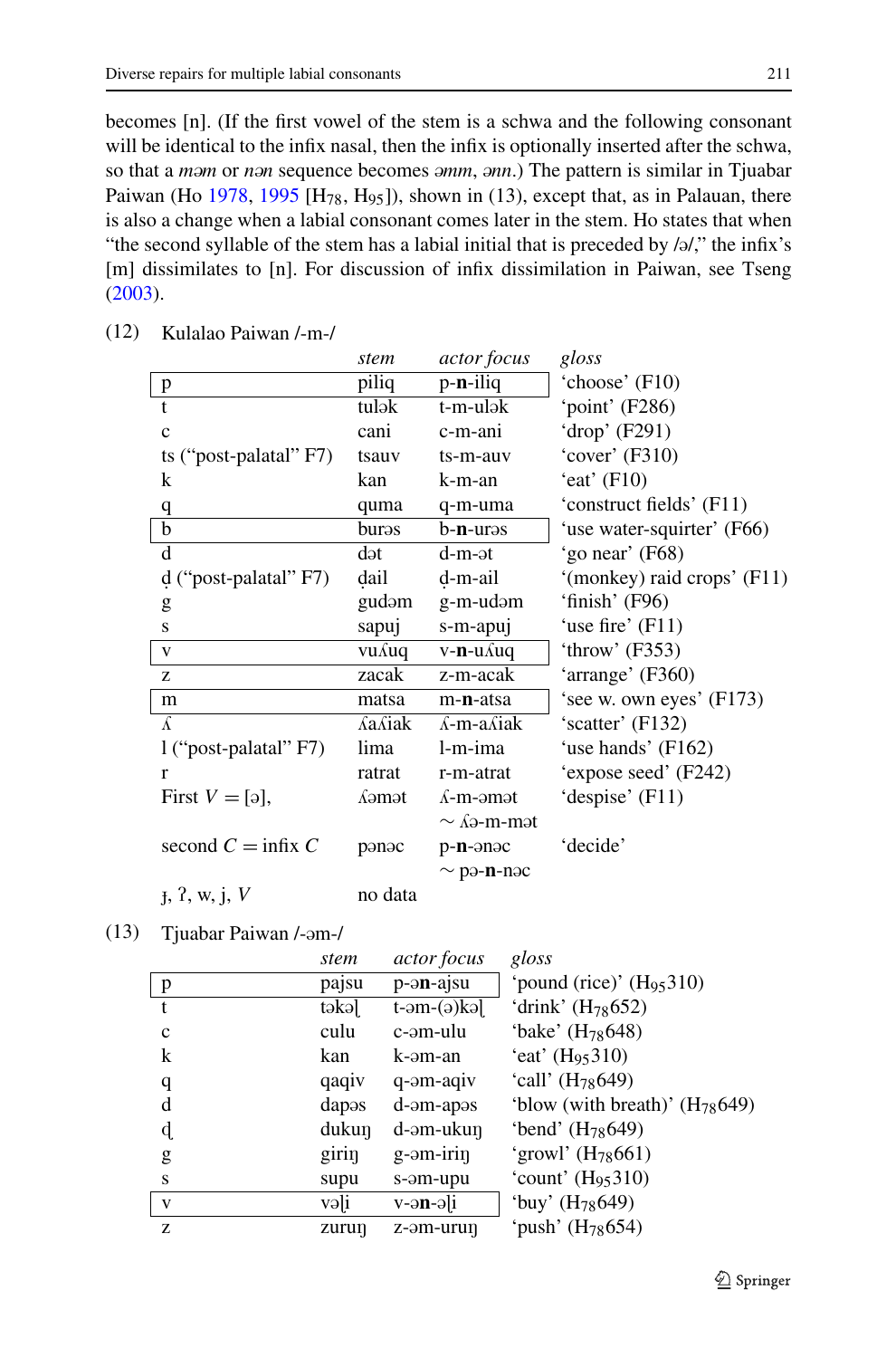<span id="page-15-0"></span>

|                                                          | lənlən | l-əm-ənlən                          | 'see' $(H_{78}655)$       |
|----------------------------------------------------------|--------|-------------------------------------|---------------------------|
|                                                          | ovoc   | $]-\partial m-\partial v\partial c$ | 'scoop out' $(H_{78}662)$ |
|                                                          | rakac  | r-əm-akac                           | 'pull' $(H_{78}654)$      |
| later C is labial                                        | təvəla | $t$ -ən- $(a)$ və $ a $             | 'answer' $(H_{95}310)$    |
| b, $\mathfrak{f}$ , ts, m, n, $\mathfrak{g}$ , $\Lambda$ |        | no data                             |                           |

Ho ([1978\)](#page-25-0) gives a long wordlist for five dialects of Paiwan: Butanglu, Tjuabar, Tjavuali, "Paiwan", and Stimul. A similar pattern is seen in all the dialects, with [-n-] for stems beginning in labial obstruents; Ho [\(1977](#page-25-0): p. 615) also gives an *m-*initial example, *mu i*, *m-n-u i* 'force', for Butanglu (*m-*initial examples are not available for the other dialects). The wordlist shows some variation for the case in which the infix is followed by  $(\partial y)$ . Butanglu and Tjavuali consistently have [ $\partial$ n], but Tjuabar, "Paiwan", and Stimul have one or two exceptions,<sup>30</sup> such as Tjuabar *q*-*om*-*ovuc* 'extinguish', vs. Butanglu *q-n-vuc* (p. 663). The Paiwan languages show no dissimilation with the prefix *ma-* (Lu [2005](#page-25-0): 71).

The Kulalao Paiwan pattern can be analyzed with the ranking  $*$ [stemLAB V<sub>0</sub> LAB » IDENT(place)/affix. In Tjuabar Paiwan, to account for the dissimilation triggered by a later stem labial (but only across schwa), we need a markedness constraint like  $*LAB(4)LAB$  (perhaps restricted to within the stem), which also outranks Ident(place)/affix. Given that the infix in Tjuabar Paiwan has a schwa infix, this markedness constraint could also account for the basic dissimilation pattern there. As with stem-consonant dissimilation, a markedness constraint seems necessary for these languages: it is unlikely that the default infix has /n/ but changes it to [m] when the stem begins with a non-labial (and, in Tjuabar, the infix is not followed by *()-labial*).

### **7 Prefixation**

In some languages, /-um-/ is an infix in non-labial-initial stems but a prefix in labialinitial stems. $31$  This is the case in Toba Batak as described by Nababan (1981 [N]), the published version of a 1958 thesis and a 1965 dissertation. We will use  $\mu$ m/<sub>1</sub> to refer to the version of the affix that forms comparative adjectives and completive forms of transitive verbs. Before labials and nasals /-um-/1 becomes a prefix and its /m/ assimilates in place to the stem-initial consonant (14). According to van der Tuuk [\(1867/1971](#page-26-0) [T]) and Nababan, the other version of the affix,  $\mu$ m/<sub>2</sub>, which forms intransitives, displays instead the loss-of-stem-consonant pattern of Sect. [3](#page-3-0).

 $30$ This may be a coincidence, but in all the exceptions with [am], a schwa intervenes between infix and *ν*, and in the [n] cases, the *n* and *ν* are immediately adjacent (except in Butanglu, where an optional schwa is shown for some cases, that nonetheless have [an]).

<sup>&</sup>lt;sup>31</sup>Prefixation not driven by OCP-labial occurs in Chamorro, where, at least for some speakers, sonorantinitial stems take prefixation of *mu-* instead of the usual *-um-* infixation, and *ni-* instead of the usual *-in-*. Klein ([2005](#page-25-0)) analyses this as an OCP effect on the feature [sonorant]. A similar phenomenon occurs for the cognate *-in-* infix in Tagalog (Schachter and Otanes [1972:](#page-26-0) 364–366), though not for *-um-*.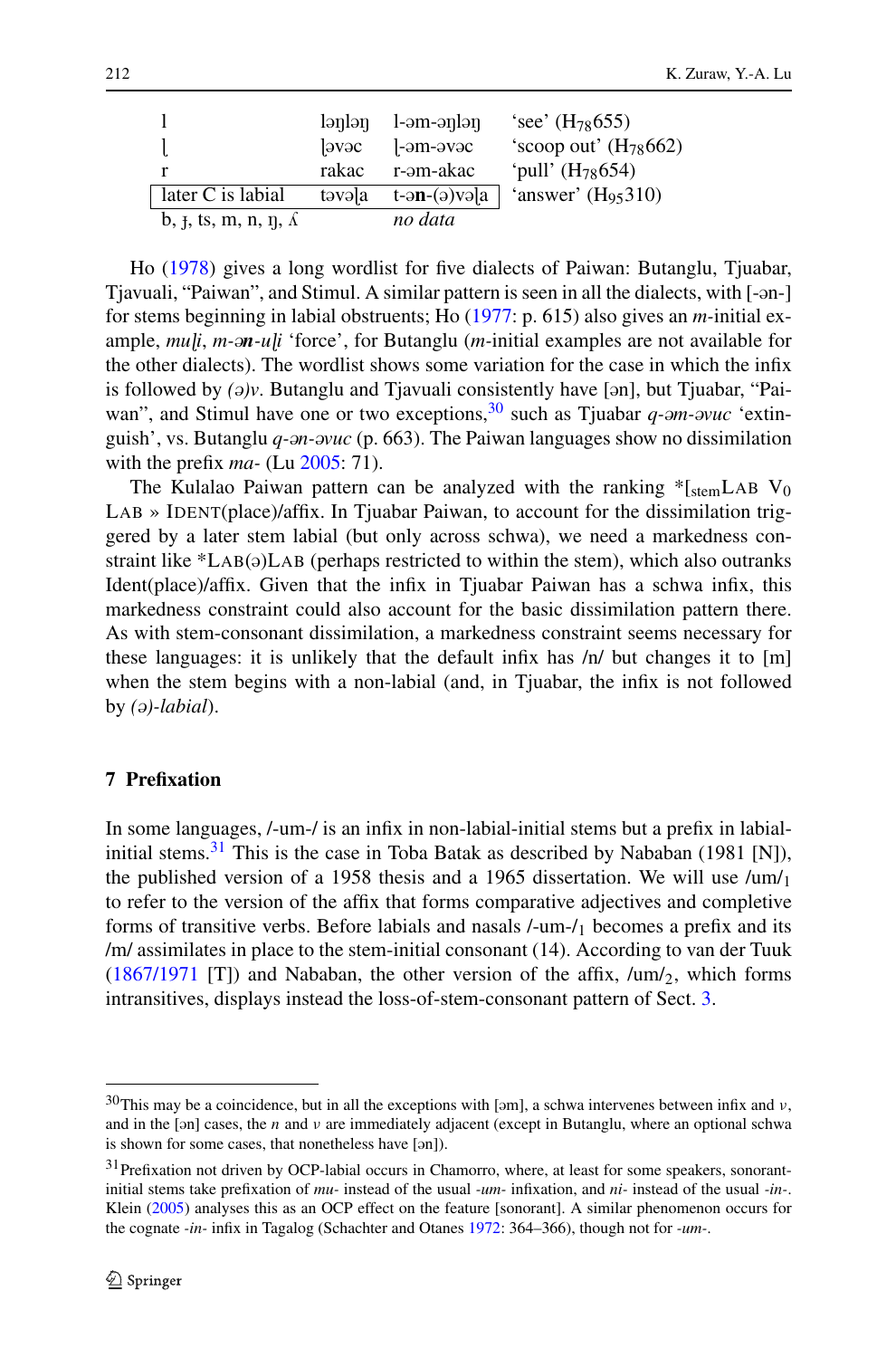|                |                   | /um/ $_1$               |                      | /um/ $\gamma$                               |                               |
|----------------|-------------------|-------------------------|----------------------|---------------------------------------------|-------------------------------|
|                | stem              | adjectival              |                      | completive intransitive <sup>32</sup> gloss |                               |
|                |                   | compa-                  | transitive           |                                             |                               |
|                |                   | rative                  |                      |                                             |                               |
| p              |                   | paddita up-paddita      |                      |                                             | 'preacherlike' (N72)          |
|                | pasak             |                         | up-pasak             |                                             | 'beat' (N74)                  |
|                | pate              |                         |                      | m-ate                                       | 'die' (N98, T117,118)         |
| $\mathbf{t}$   | tibbo             | t-um-ibbo               |                      |                                             | 'tall' $(N75)$                |
| $\overline{b}$ | balga             | ub-balga                |                      |                                             | 'big' $(N71)$                 |
|                | bongal            |                         |                      | $m$ -orgal $33$                             | 'hear' $(T117)$               |
| d              | dengan            | d-um-engan              |                      |                                             | 'good' (N64)                  |
| g              | gabe              | g-um-abe                |                      |                                             | 'rich' (T120)                 |
|                | gutfan            |                         |                      | g-um-ut∫aŋ                                  | 'wave violently' (N92)        |
| S              | surut             |                         |                      | s-um-urut                                   | 'retreat' (T117,118;          |
|                |                   |                         |                      |                                             | gloss P70)                    |
| ф              | cou               |                         | <sub>ok</sub> -um-ou |                                             | 'call' (N71)                  |
|                | ckebe             |                         |                      | d <sub>z</sub> -um-ebe                      | 'move sideways' (T118)        |
| $\mathsf{n}$   | $n\epsilon a\eta$ | $un-n\epsilon a n^{34}$ |                      |                                             | 'light/lighter' $(C_{98}593)$ |
| ŋ              | nali              | <b>un-</b> nali         |                      |                                             | 'cold' (N63)                  |
| $\mathbf{r}$   | roa               | r-um-oa                 |                      |                                             | 'ugly' $(N71)$                |
| h              | hatop             | h-um-atop               |                      |                                             | 'fast' (N82)                  |
|                | halian            |                         | h-um-alian           |                                             | 'surround' (N81)              |
|                | hutur             |                         |                      | h-um-utur                                   | 'be shaking'                  |
|                |                   |                         |                      |                                             | (N100, T119)                  |
| V              | uli               | umm-uli                 |                      |                                             | 'beautiful' (N64)             |
|                | uba               |                         |                      | <b>um</b> -uba $\sim$                       | no gloss $(T117)$             |
|                |                   |                         |                      | $m$ -uba $35$                               |                               |

#### (14) Toba Batak /-um-/

t, m, l *no data from these sources*

As discussed by Crowhurst [\(1998,](#page-24-0) [2001](#page-24-0)), a change seems to have taken place in Toba Batak since the 1950s. Percival ([1981,](#page-26-0) [P] above), drawing on fieldwork from 1957 through 1977, reports that—at least for comparatives—the prefix version of /um/1 is also possible before other consonants (e.g., *g-um-ogo* ∼ *um-gogo* 'stronger' (p. 39)), and even preferred for certain words. However, he states that "[i]n general my informants regard the forms with the infix as 'more correct', and in some cases

<sup>32</sup>Van der Tuuk states—possibly referring to both transitives and intransitives—that "[t]he infix is not used in words of which the first syllable is closed with *m*", as in *domba* (no gloss; p. 117).

<sup>33</sup>Van der Tuuk reports that some *b*-initial stems show no reflex of the infix: *boltok* 'become pregnant' (p. 82, 117).

<sup>34</sup>Nababan gives *un-* prefixation as the general rule for *n*-initial stems, but the example she gives is apparently exceptional in that it shows variation between prefixation and infixation: *n-um-can* ∼ *un-ncan* 'lighter' (p. 62).

<sup>35</sup>Van der Tuuk states that at least one verb "never loses the *u*" (*umaha* "often spelt *ummaha*") (p. 117). Most of the examples he gives for V-initial stems have just *m*-, with no *um-/umm-* variant mentioned.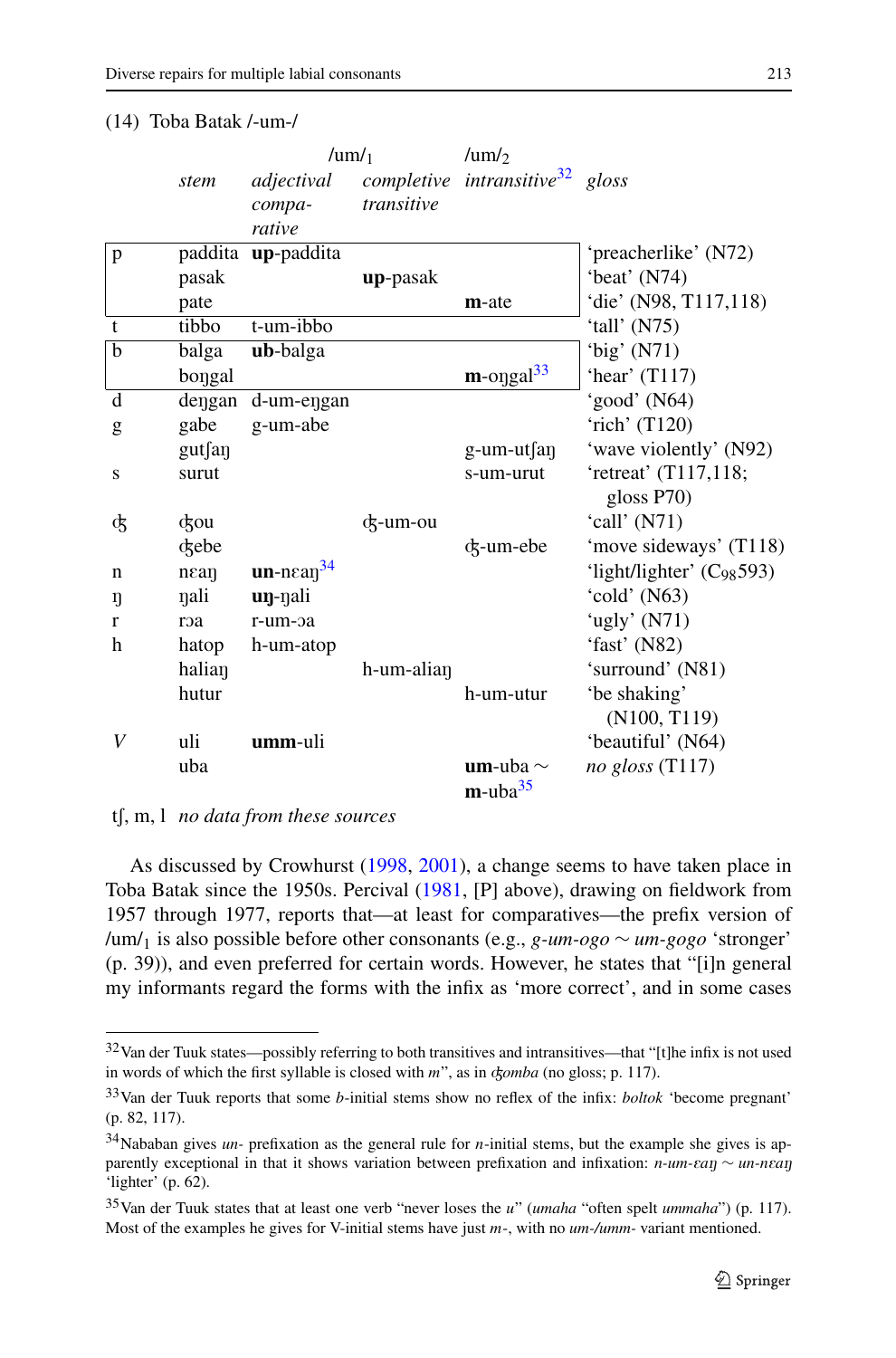label the forms with the prefix as 'childish' or 'unacceptable' " (p. 39). Crowhurst's own consultations with a native speaker (C. Napitupulu) in the late 1990s indicate that—at least for comparatives and transitives—prefixation had become the norm for all consonants.

Crowhurst analyzes prefixation as driven by an alignment constraint requiring the surface form to contain a syllable consisting solely of correspondents of  $/\text{um}/1$  (UM  $\approx$ *σ* ; this is violated by infixation: *t-u.m-ib.bo*). Under her analysis of the variety shown in (14), prefixation is the default and infixation occurs only when prefixation-plustotal-assimilation would require the /m/ to assimilate in both place and nasality, as in \**ug-gabe* (the innovative form of *g-um-abe*). But the prefixed data can equally be analyzed with  $*$ [stemLAB V<sub>0</sub> LAB,  $*$ [stemNAS V<sub>0</sub> NAS » ALIGN, where, as above, ALIGN requires the word to begin with root material rather than affix material. (The total assimilation of *m* to a following *p* or *b* is a productive part of Toba Batak phonology—see Nababan [1981](#page-26-0) and also Hayes [1986.](#page-25-0) The assimilation of *m* to a following *n* or  $\eta$  is restricted to this affix, or perhaps to affixes in general.) In order to capture the difference between the two affixes, it seems to be necessary to employ separate UNIFORMITY (anti-fusion) constraints for each affix: UNIFORMITY-/um/1 » ALIGN, so that fusion is not an option for /um/1 (*up-pasak* instead of \**m-asak*). The gemination of /m/ before a vowel-initial root can be accounted for with a constraint inspired by Crowhurst's UM  $\approx \sigma$  that requires the /m/ of /um/<sub>1</sub> to correspond to a coda consonant (though it may be split or lengthened, in violation of INTEGRITY (McCarthy and Prince [1995\)](#page-25-0), so that it also corresponds to an onset consonant in the geminated case).

By contrast,  $\frac{\text{mm}}{2}$  is not subject to UNIFORMITY-/um/<sub>1</sub>, so ALIGN and  $\frac{1}{\text{stem}}$ LAB  $V_0$  LAB can be satisfied by fusion (unfortunately there are no data for nasal-initial stems). Nor is it subject to the constraint requiring /m/ to correspond to a coda consonant, so when the root is vowel-initial it appears as a prefix *um-* or *m-*, depending on the variable ranking of ONSET and MAX-V.

In Kanakanavu (Wu [2006](#page-27-0) [W]; Lu [\(in progress](#page-25-0))), /-um-/ is metathesized and prefixed to labial- and nasal-initial stems, as in (15). If changing the infix to a prefix allows it to escape the markedness violation (although a *labial . . . labial* or *nasal . . . nasal* sequence is still present), Łubowicz's (to appear) claim for Palauan that the restriction holds only of the stem domain, which includes infixes but excludes prefixes, is supported. Crowhurst's analysis of Toba Batak would not extend to Kanakanavu, since nothing should prevent *mu-* prefixation before a non-labial, non-nasal consonant. Rather, it must be infixation that is blocked with labial- and nasal-initial stems, suggesting  $*$ [stemLAB V<sub>0</sub> LAB,  $*$ [stemNAS V<sub>0</sub> NAS » ALIGN, as we proposed for Toba Batak /um/1. In addition, ONSET must outrank LINEARITY (McCarthy and Prince's [1995](#page-25-0) constraint against metathesis).

(15) Kanakanavu /-um-/

| stem-<br>initial C | stem   | <i>actor focus</i> | gloss          |
|--------------------|--------|--------------------|----------------|
|                    | pana?+ | $mu$ -pana? $\mu$  | 'shoot' $(W6)$ |
|                    | tani   | t-um-ani           | 'cry' $(W7)$   |
|                    | cakupu | c-um-akupu         | 'pierce' (W7)  |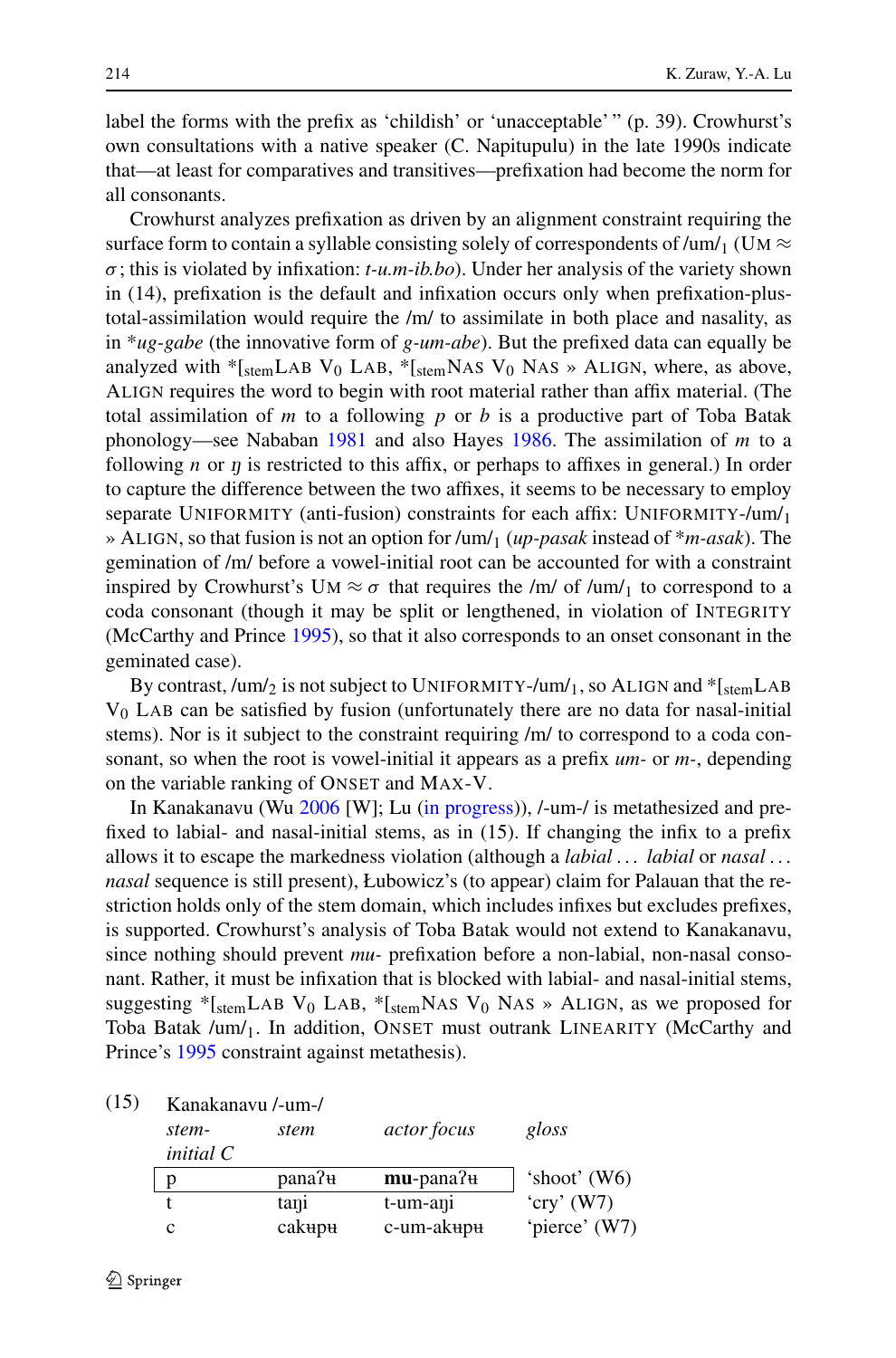<span id="page-18-0"></span>

|                  | kun      | k-um- <del>u</del> n | 'eat' $(W7)$                  |
|------------------|----------|----------------------|-------------------------------|
|                  | simau    | s-um-imau            | 'play' $(W7)$                 |
| $\mathbf{v}$     | vua      | mu-vua               | 'give' (W6)                   |
| m                | malumalu | mu-malumalu          | 'caress by stroking' (W6)     |
|                  | nutunu   | $mu$ - $\eta$ utunu  | 'cut with a polo' (W7)        |
|                  | 2a       | $2$ -um-a $2a$       | 'sharpen on a whetstone' (W7) |
| ts, h, n, l, $r$ |          | no data              |                               |

### **8 Mixed systems**

Thao (Li [1976](#page-25-0) [L]; Blust [1998a,](#page-24-0) [1998b](#page-24-0)  $[B_a, B_b]$ ; Blust [2003b\)](#page-24-0) has a combination of strategies when labial-initial stems are affixed with  $/-(u)$ m- $/$ : zero realization of the affix for  $\phi$ , and loss of stem consonant for p. Blust [\(1998a](#page-24-0), p. 14) states that there is a gap for  ${}^{7}b$ , nasals, glides, and  ${}^{7}d$ : stems beginning in these consonants simply lack an actor focus form, or use a different affix or an auxiliary (and explicitly contrasts this with the zero realizations for  $\phi$ ). Blust [\(1998b:](#page-24-0)349), however, gives examples of zero affixation for not only for  $\phi$ , but also for  $\partial^2 b$ ,  $\partial^2 d$ , and *m*. The consonants *n*, *w*, and *j* ("*y*"), on the other hand, are listed as "no good example". It is unclear whether "no good example" indicates a gap—in contrast to the  $\phi$ ,  $\partial^2 b$ ,  $\partial^2 d$ , *m* examples—or indicates that no clear verb stems with those initial consonants were found that could, semantically, have had an actor focus form, and that thus it is impossible to tell whether there is a true gap or not. For stems beginning in  $l$ ,  $r$ ,  $\delta$ , prefixation occurs. See Lu [\(2008](#page-25-0)) for an analysis of Thao infixation.

| (16) | Thao $/-(u)m-1/36$               |                     |                                 |                                                     |
|------|----------------------------------|---------------------|---------------------------------|-----------------------------------------------------|
|      | stem-initial C                   | stem                | <i>actor focus</i>              | gloss                                               |
|      | p                                | pata                | $m$ -ataf                       | 'write' $(B_a14, B_b349)$                           |
|      | $\mathbf{f}$                     | tiuð                | t-m-iuð                         | 'comb' $(B_a13)$                                    |
|      | k                                | kifkif              | k-m-ifkif                       | 'shave' $(Ba13)$                                    |
|      | q                                | qusað               | q-m-usað                        | 'rain' (B <sub>a</sub> 13, B <sub>b</sub> 349)      |
|      | $\mathbf{A}^{\prime}$            | <sup>7</sup> biqsir | $\mu$ biqsir (zero)             | 'seize by the throat' $(B_h349)$                    |
|      |                                  |                     | gap                             | $(B_a 14)$                                          |
|      | $^{2}d$                          | $^{2}$ duruk        | $^{7}$ duruk (zero)             | 'stab' $(B_h349)$                                   |
|      |                                  |                     | gap                             | $(B_a 14)$                                          |
|      | Φ                                | φariw               | $\phi$ ariw (zero) <sup>3</sup> | 'buy' (L233, B <sub>a</sub> 14, B <sub>b</sub> 349) |
|      | $\left($ < *b—B <sub>a</sub> 15) |                     |                                 |                                                     |
|      | $\theta$                         | $\theta$ anit       | $\theta$ -m-anit                | 'weep' (L233, $B_a$ 13, $B_b$ 349)                  |
|      | S                                | sansan              | s-m-ansan                       | 'warm by a fire' $(B_a 13)$                         |
|      |                                  |                     |                                 |                                                     |

<sup>36</sup>In stems that begin with a consonant cluster, the /u/ appears, and the /m/ is assimilated to the following consonant:  $\theta$ -um-piq 'to thresh', *k*-un-tun 'to cut'. If the second consonant is a nasal, the /m/ does not surface:  $f-u-nuru'$  'recognize'. If the first consonant is /q/ (or, in Blust [1998a:](#page-24-0) 15, /r/), the vowel surfaces as [o]: *q-om-pit* 'pinch' (Blust [1998b](#page-24-0): 349). Li [\(1976](#page-25-0)) notes several cases where he has transcribed [m], but earlier fieldworkers had [um], e.g., *t-m-itif* (p. 233).

 $37Li$  (1976: 235) lists at least one non-labial-initial "active infinitive" with zero affixation ([ka $\theta$ u] 'bring') but there is some conflation of infinitives and imperatives in this section.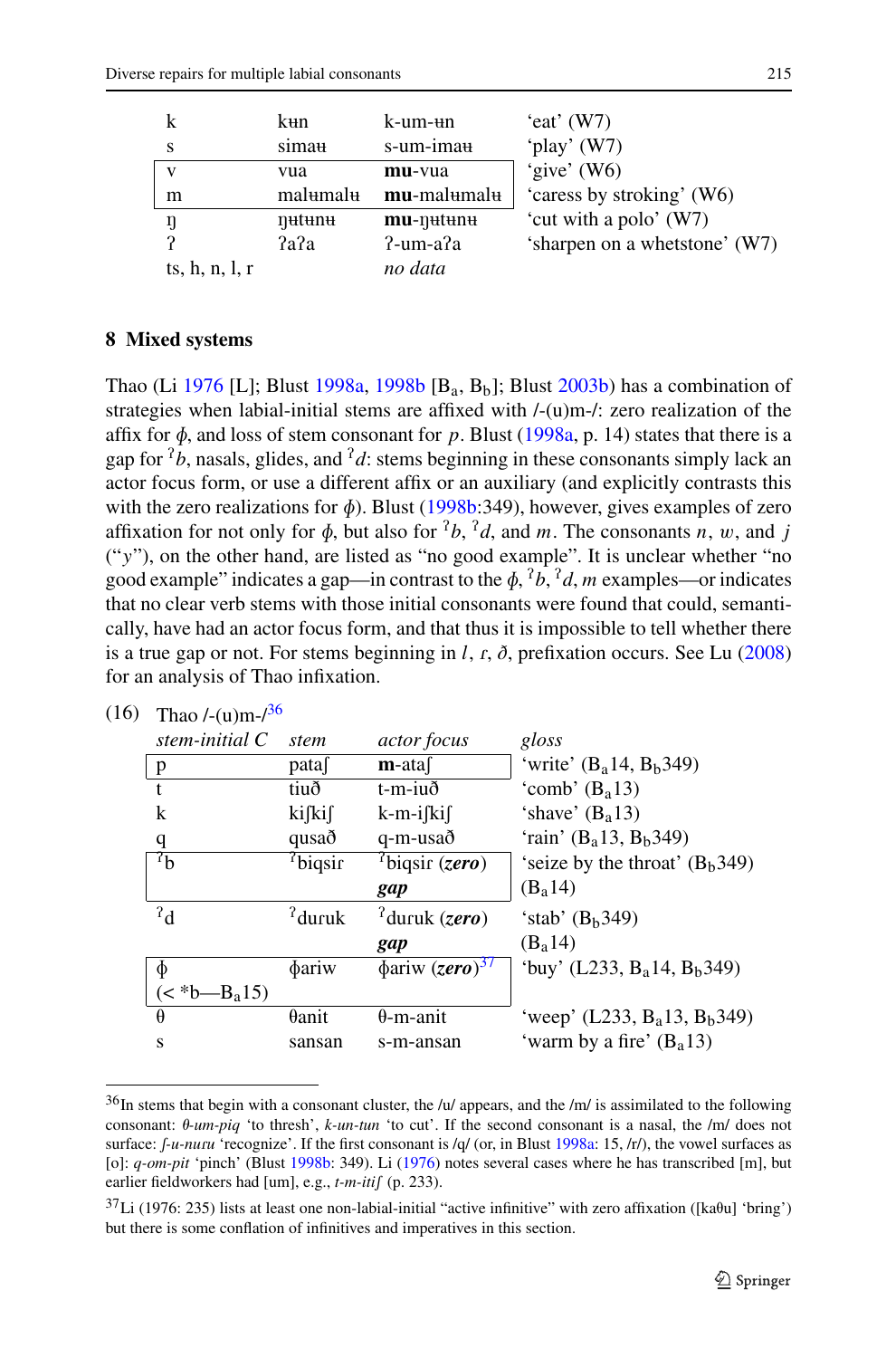|                 | <i>inaw</i>     | $[-m-inaw]$          | 'wash, as dishes' $(L233, Bb349)$               |
|-----------------|-----------------|----------------------|-------------------------------------------------|
|                 | łukłuk          | ∤-m-ukłuk            | 'hiccup' $(B_a 13)$                             |
| ð               | ðai             | m-ðai                | 'tell, advise' $(B_a13, B_b349)$                |
| m               | mamaða          | mamaða (zero)        | 'threaten' $(Bb349)$                            |
|                 |                 | or <b>m</b> -amaða   | $(B_a 14)$                                      |
|                 |                 | gap                  |                                                 |
|                 | luslus          | m-luslus             | 'grate or shred' $(B_a13, B_b349)$              |
| $\mathbf{r}$    | riut            | m-riut               | 'encircle, surround' $(B_a 13)$                 |
| h               | haφuj           | h-m-a <sub>bui</sub> | 'to chant' $(B_a13)$                            |
| $n, w/\beta, i$ | no good example |                      | (B <sub>b</sub> 349)                            |
|                 | gap             |                      | $(B_a 14)$                                      |
| $V^{38}$        | ara             | m-ara                | 'fetch' (B <sub>a</sub> 10, B <sub>b</sub> 349) |

The pattern described in Blust [\(1998b](#page-24-0)), with no gaps, can be analyzed with \*[ $_{\text{stem}}$ LAB V<sub>0</sub> LAB » UNIFORMITY to account for p and for m, if we analyze the initial consonant of *mamaða* as a fusion of the infix /m/ and the stem /m/. Fusion with the affix is not available for other labials,  $\phi$  and <sup>2</sup>b: fusion of the affix and  $\phi$  can be ruled out by IDENT(continuant), leaving no option for  $\phi$  but deletion of the affix; and fusion of the affix and  $\frac{1}{b}$  would require either creating a glottalized  $\frac{1}{m}$ , which is not in the language's consonant inventory, or losing the underlying glottalization. Total deletion of the affix is left as the only option, in violation of MAX. Li ([1976:](#page-25-0) 232) gives a list of word-initial consonant clusters that is meant to be exhaustive; although the list is substantial (39 clusters), the voiced, non-nasal consonants  $d$ ,  $\delta$ ,  $l$ ,  $r$  never occur as the first member of a cluster, so general phonotactic constraints can rule out infixation after them.<sup>39</sup> For  $\delta$ , *l*, *r*, this forces prefixation, in violation of ALIGN (which, as above, requires some stem material to be word-initial). The pre-glottalized consonant  $d$  is also restricted in its ability to appear in the second position of a cluster ( $p^2d$  and  $q^2d$  are the only examples),  $40$  suggesting that another phonotactic constraint rules out prefixation in this case, leaving no option for  $\frac{7}{d}$  but deletion of the affix.

As in the other cases of fusion, it would be possible to have an analysis in which fusion is the default but it is available only for  $p$  (for faithfulness reasons). It is also possible to analyze prefixation as the default here, but rule it out for phonotactic reasons with certain consonants (the only *nasal-C* onset clusters listed by Li are *m* and *mj*).

Another mixed system seems to occur in Lolak (Danie et al. [1996](#page-24-0), [D]), $^{41}$  where /-um-/ fuses with /p/ (with contradictory data on whether the infix /u/ deletes), but

 $38$ Li [\(1976](#page-25-0)) gives examples of [?]-initial words (p. 226), but no examples of vowel-initial words, so it is possible that he would transcribe ara as  $2$ ara.

<sup>39</sup>Li seems not to have collected *h-m-a uj*, since he states explicitly that, unlike Li et al. [\(1956](#page-25-0)), he did not find any instances of initial *hm*. Except for *t*, none of the consonants that can occur as the first member of a consonant cluster are found only before *m*—that is, they aren't being counted as able to occur in the environment  $\lbrack_{word}$  C merely by virtue of the infixed forms in (16).

<sup>&</sup>lt;sup>40</sup>This is harder to be certain about, though, as most consonants that can appear as the second member of an initial cluster appear in only one or two clusters.

 $^{41}$ Thanks to a reviewer for pointing out this case.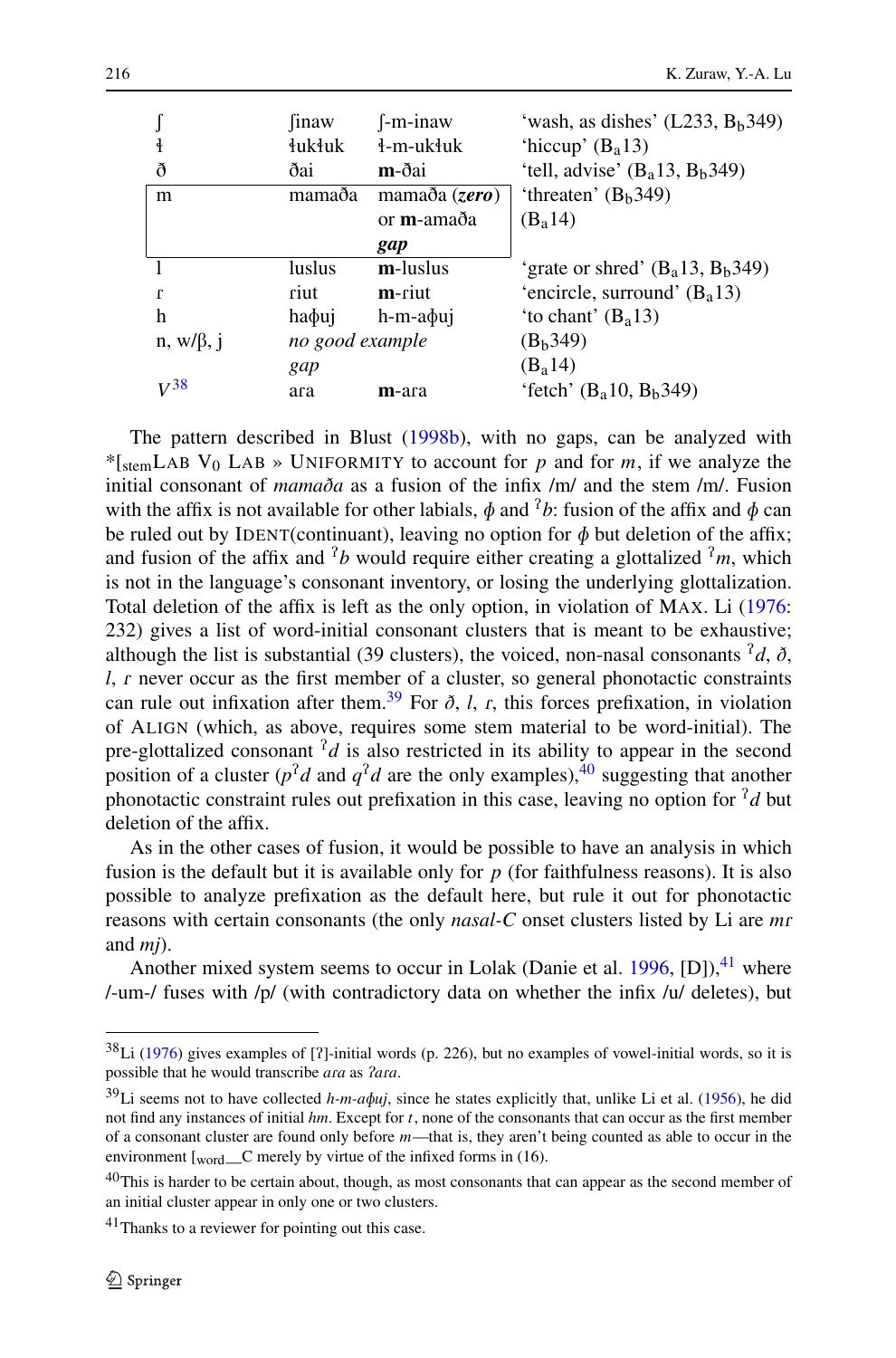may be prefixed to  $\frac{A}{42}$ —we say "may be" because there is only one example given, and the prose description of /-um-/'s behavior (p. 65) does not mention any special behavior for  $\frac{A}{I}$ , so it is possible that the example given is an error. The infix /-im-/ is prefixed to both /p/ and /d/.

| $L_{\text{UMR}}$ , and $l$ |               |                              |                                               |            |
|----------------------------|---------------|------------------------------|-----------------------------------------------|------------|
| stem-initial C             | stem          | /-um-/ future                | $\frac{1}{\text{Im}}$ / past                  | gloss      |
| p                          | puti?         | $um$ -uti? (D66)             |                                               | 'whiten'   |
|                            |               | $m$ -uti? (D131)             |                                               |            |
|                            | połok         |                              | $im$ -połok (D67)                             | 'shorten'  |
| t                          | tindok        | $t$ -um-indok (D65)          | $\overline{t\text{-}im\text{-}}$ indok (D132) | 'stand'    |
| k                          | kosin         | $k$ -um-osin (D65)           | $k\text{-}im\text{-}osin(D66)$                | 'laugh'    |
| d                          | deder         | $d$ -um- $\text{eder}$ (D66) |                                               | 'recline'  |
|                            | dałom         |                              | $in$ -dałom (D67)                             | 'deepen'   |
| g                          | gotup         | g-um-otup $(D65)$            | $g\text{-}im\text{-}otup$ (D67)               | 'burst'    |
| S                          | suot          | s-um-uot $(D66)$             | $s$ -im-uot (D67)                             | 'enter'    |
| ł                          | łanduk        | mu-łanduk (D66)              |                                               | 'jump'     |
|                            | litu?         |                              | $l$ -im-itu? (D66)                            | 'sit down' |
| r                          | rogi          | r-um-ogi $(D131)$            | no data                                       | 'be angry' |
| $7^{43}$                   | ?obom         | $2$ -um-obom (D66)           |                                               | 'lie'      |
|                            | <i>Pintok</i> |                              | $?$ -im-intok (D67)                           | 'diminish' |
| $b, m, n, \eta,$           | no data       |                              |                                               |            |
| l, w, j, h                 |               |                              |                                               |            |
|                            |               |                              |                                               |            |

 $(17)$  Lolak /-um-/

# **9 Conclusion**

The sections above have presented a variety of "repairs" for potential *labial. . . labial* sequences created by *um*-infixation in Austronesian languages. We have seen that avoidance of these sequences seems to apply only within the root-and-infix domain,<sup>44</sup> and only in derived environments. The table in (18) shows that many of the languages can be characterized as avoiding the structure  $\frac{1}{\text{stem}}$  LAB V<sub>0</sub> LAB, a stem-initial labial with the next consonant being labial, and that the array of repairs is diverse, both among languages where the infix is *Vm* (so that the two labials would be separated by a vowel) and those with  $m(s_0)$  that the two labials would be strictly adjacent). We also see one case of a more limited constraint, against a stem-initial *sonorant* labial when the next consonant is labial (Tagalog), and cases of more general constraints: Palauan, where a second labial consonant anywhere in the stem is forbidden; Tjuabar Paiwan where the restriction holds even if the first labial consonant is not stem-initial—in these two languages, the more-specific constraint  $\left[$ <sub>stem</sub>LAB  $V_0$  LAB may also be

<sup>42</sup>A lateral flap (Danie et al. [1996:](#page-24-0) 22).

<sup>&</sup>lt;sup>43</sup>Transcriptions in Danie et al.'s "Data Fonologi" appendix, pp. 313-319, indicate that words broadly transcribed with an initial vowel are /?/-initial.

<sup>&</sup>lt;sup>44</sup>For a different view, see the Klein [\(2005](#page-25-0)) analysis of Tagalog, Chamorro, and Toba Batak—he proposes that the markedness constraints in question apply only to the first bimoraic foot of the stem. However, as Klein notes, the footing required conflicts with the footing needed to account for stress.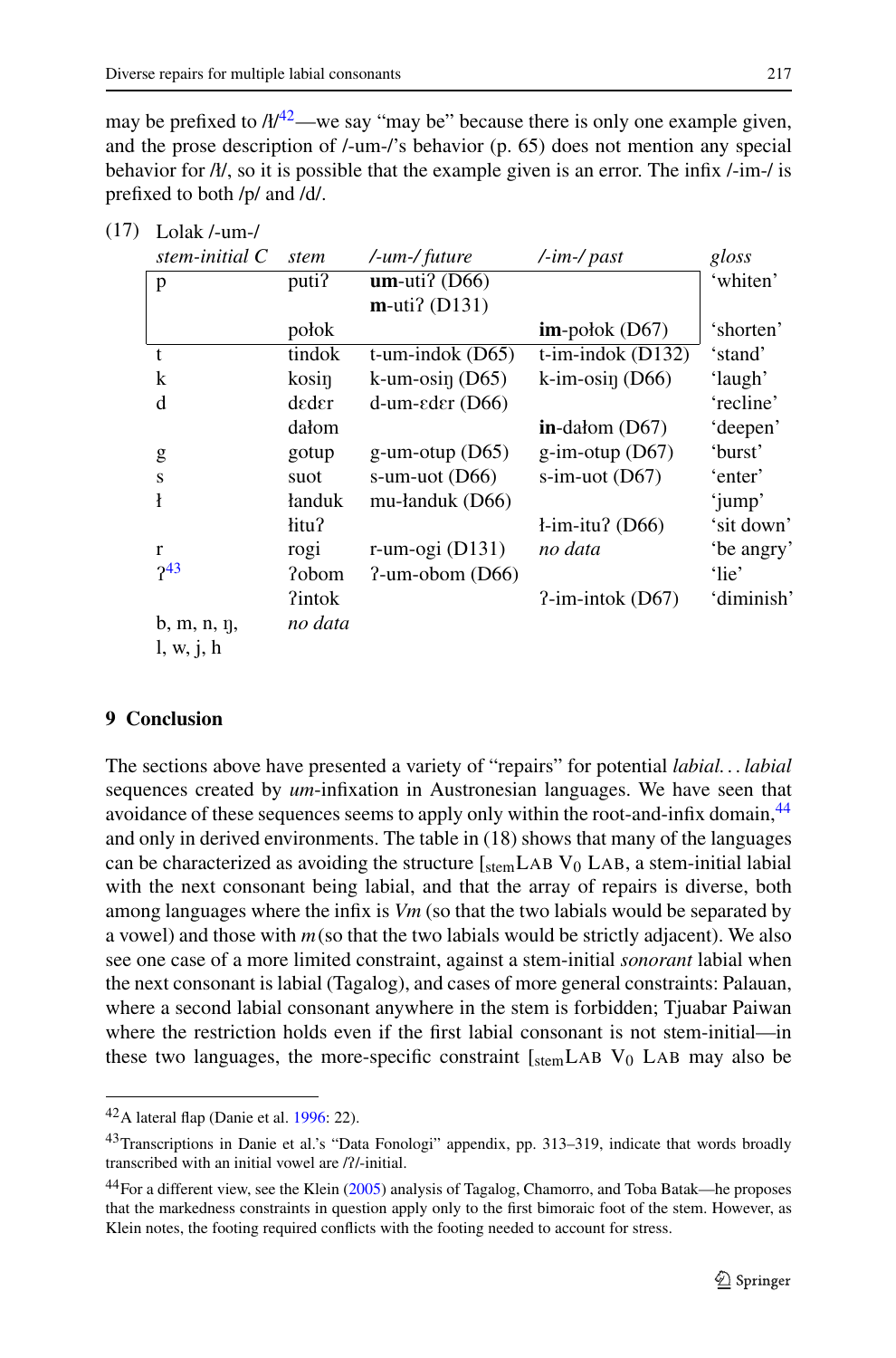| Phonotactic                        | Reaction        | /Vm/languages                                                                                           | /m/ languages  |
|------------------------------------|-----------------|---------------------------------------------------------------------------------------------------------|----------------|
| *[ $stemLAB V_0 LAB$               | fusion          | T. Murut, M. Atayal,<br>Muna, Toba Batak<br>/um/ $_2$ , S. Manobo,<br>A. Tagbanwa,<br>Kimaragang, Sediq | S. Blaan, Thao |
|                                    | zero affixation | Muna                                                                                                    | Thao           |
|                                    | gap             |                                                                                                         | Thao           |
|                                    | prefixation     | N. Acehnese, Toba                                                                                       |                |
|                                    |                 | Batak /um/ $_1$ ,                                                                                       |                |
|                                    |                 | Kanakanavu                                                                                              |                |
|                                    | infix dissim.   |                                                                                                         | K. Paiwan      |
|                                    | stem dissim.    | L. Kalinga,                                                                                             |                |
|                                    |                 | N. Acehnese                                                                                             |                |
|                                    | tolerance       | Tagalog                                                                                                 |                |
| $*$ [stemSONLAB V <sub>0</sub> LAB | gap             | Tagalog                                                                                                 |                |
| $*$ [stemLABLAB                    | fusion          |                                                                                                         | Palauan        |
|                                    | infix dissim.   |                                                                                                         | Palauan        |
| $*LAB(9)LAB$                       | infix dissim.   | Tjuabar Paiwan                                                                                          |                |
| *LAB VOICEDLAB                     | loss of infix   |                                                                                                         | Kavalan        |
|                                    | nasality        |                                                                                                         |                |
| $*$ [stemNAS V <sub>0</sub> NAS    | zero affixation | Muna                                                                                                    |                |
|                                    | prefixation     | Toba Batak /um/ <sub>1</sub> ,                                                                          |                |
|                                    |                 | Kanakanavu                                                                                              |                |
| $*$ [stemSON V <sub>0</sub> SON    | prefixation     | N. Acehnese                                                                                             | S. Blaan       |
| non-OCP                            | fusion          | Kapampangan                                                                                             |                |

ranked high—and Kavalan, where the restriction holds even across the prefix-stem boundary (as it does in Palauan for a different affix).

We saw that it was possible to analyze fusion as not driven by markedness constraints but instead as the default, allowed by faithfulness to apply only to labial consonants. We also saw that it was possible to treat prefixation as the default in some cases: Toba Batak (where, as Crowhurst [1998,](#page-24-0) [2001](#page-24-0) shows, infixation is being eliminated in favor of prefixation) and Thao. As Crowhurst suggests, prefixation may be especially vulnerable to reanalysis if infixation is not a primitive type of morphology but rather an unusual strategy for obeying markedness constraints (e.g., NOCODA in Prince and Smolensky [1993/2004](#page-26-0)). Prefixation to avoid OCP-labial sets the stage for prefixation to avoid other OCP constraints, encouraging a reanalysis that leads to further restriction of infixation. On the other hand, we saw that gaps, zero affixation, some prefixation (Kanakanavu, Northern Acehnese), infix dissimilation, and stem dissimilation required an OCP-driven analysis.

The genetic affiliations of the languages discussed here are shown in (19), using an amalgam of the groupings in Grimes et al. [\(1995\)](#page-25-0) and Tryon ([1995a](#page-26-0), [1995b\)](#page-26-0) (as Tryon discusses, they are not free of controversy). It seems that *um*'s behavior bears little relation to genetic affiliation, suggesting independent innovation of the various repairs.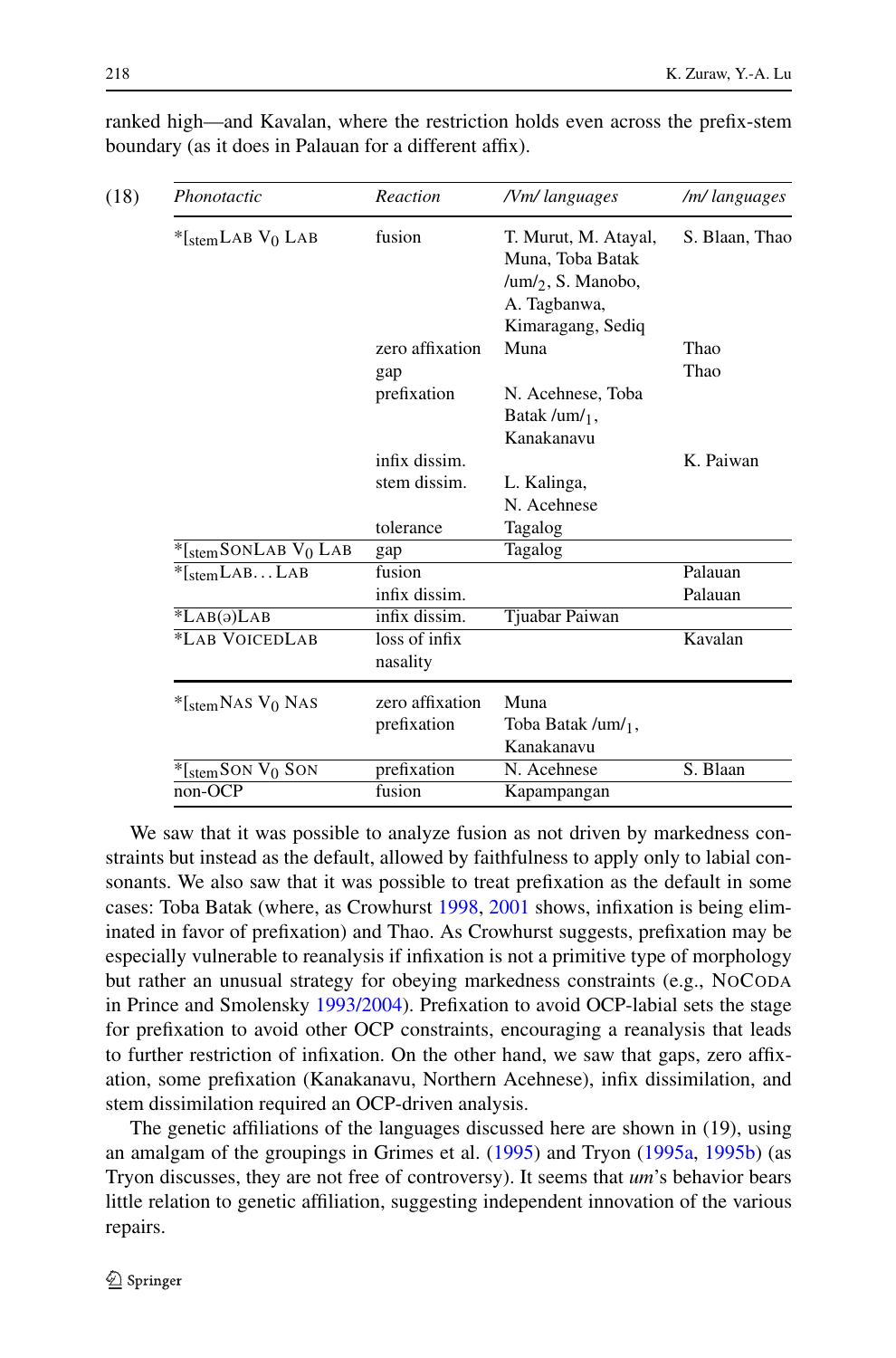| (19) |              |                   |                      |                 | Language             | Processes              |
|------|--------------|-------------------|----------------------|-----------------|----------------------|------------------------|
|      |              |                   | Atayalic             |                 | Mayrinax Atayal      | fusion                 |
|      |              |                   |                      |                 | Sediq                | fusion                 |
|      |              |                   | Rukai-Tsouic         |                 | Kanakanavu           | prefixation            |
|      |              |                   | Paiwanic             |                 | Paiwan               | infix dissimilation,   |
|      |              |                   |                      |                 |                      | stem-internal effects  |
|      |              |                   |                      |                 | Thao                 | fusion, zero, gap      |
|      |              |                   |                      |                 | Kavalan              | loss of nasality       |
|      |              |                   |                      | N. Philippine   | Limos Kalinga        | stem dissimilation     |
|      |              |                   |                      |                 | Kapampangan          | fusion                 |
|      |              |                   |                      | Meso-Philippine | Tagalog              | gap                    |
|      | Austronesian |                   |                      |                 | Aborlan Tagbanwa     | fusion                 |
|      |              |                   | W. Malayo-Polynesian | S. Philippine   | Sarangani Manobo     | fusion, zero           |
|      |              |                   |                      |                 | Lolak                | fusion, prefixation    |
|      |              | Malayo-Polynesian |                      | S. Mindanao     | Sarangani Blaan      | fusion                 |
|      |              |                   |                      | <b>B</b> orneo  | <b>Timugon Murut</b> | fusion                 |
|      |              |                   |                      |                 | Kimaragang           | fusion                 |
|      |              |                   |                      | Sundic          | N. Acehnese          | stem dissimilation,    |
|      |              |                   |                      |                 |                      | prefixation            |
|      |              |                   |                      |                 | Toba Batak           | fusion, prefixation    |
|      |              |                   |                      | Sulawesi        | Muna                 | fusion, zero           |
|      |              |                   |                      | Palauan         | Palauan              | fusion, infix dissim., |
|      |              |                   |                      |                 |                      | stem-internal effects  |

How well does this diversity of repairs fit with current responses to the too-manysolutions problem? Steriade [\(2001/2008](#page-26-0)) proposes that faithfulness constraints are, by default, ranked so that changes creating a perceptually greater departure are penalized more heavily. That is, changes should be perceptually minimal (e.g., final devoicing rather than epenthesis), unless of course the perceptually minimal change is ruled out by some markedness constraint. So why do "solutions" to *labial. . . labial* sequences differ from language to language? In some cases, ranking of non-faithfulness constraints could explain cross-linguistic differences. For example, a high ranking of a constraint requiring the *um* morpheme to be realized could rule out a zero realization in most languages, as could a constraint against paradigm gaps (e.g., Prince and Smolensky's [1993/2004](#page-26-0) MPARSE, elaborated in Wolf and McCarthy [2005](#page-27-0) (to appear); Rice's [2005](#page-26-0) MAX{CAT} constraints), or a lenient CONTROL component under Orgun and Sprouse's [1999](#page-26-0) theory. But the difference between infix dissimilation and stem dissimilation, for example, shouldn't be attributable to markedness differences—in both cases, the result is a phonotactically unproblematic string. This is true whether the change is the relatively subtle one from *m* to *n*, as in Tjuabar Paiwan /p-əm-ajsu/  $\rightarrow$  [p-ən-ajsu], or the presumably more salient change from initial *p* to *k*, as in Limos Kalinga /p-um-ija/  $\rightarrow$  [k-um-ija]. If only faithfulness is at stake, we expect the Paiwan pattern rather than the Limos Kalinga. Perhaps the explanation is that pressures against potential neutralization in stems and affixes exist, and are ranked differently in different languages. Another possibility, however, is that *all*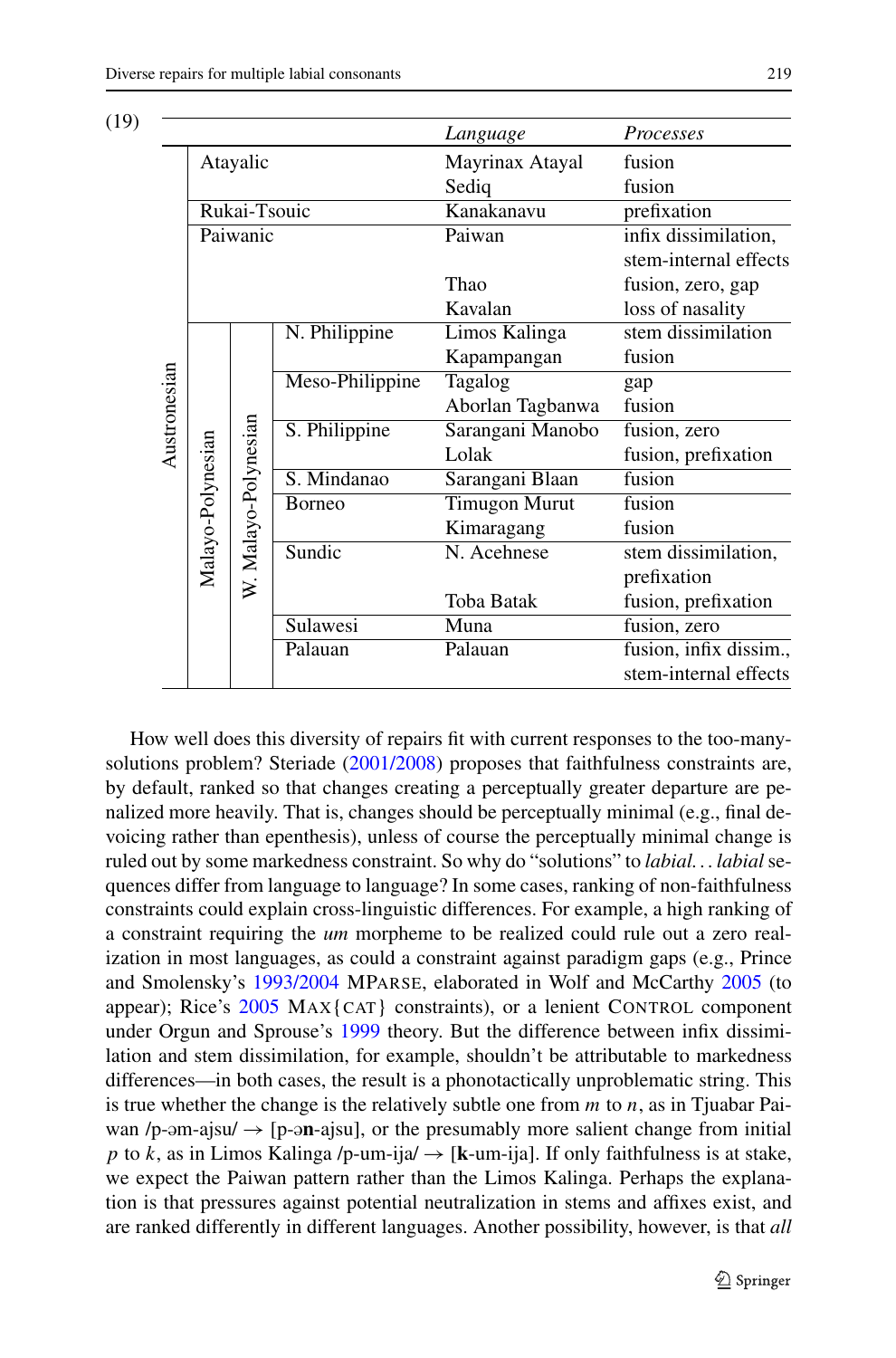possible repairs for *labial . . . labial* sequences involve substantial departures from the faithful form (compared to final devoicing and the like), and that in such cases where no perceptually close repair is available, the choice of repair is arbitrary and language-specific.<sup>45</sup>

This explanation of diversity (that no minor repair is possible) does not extend, however, to the two cases mentioned in the introduction. The obvious solution to Pa-ter's ([1999\)](#page-26-0) \*NC constraint against a nasal followed by a voiceless obstruent is to voice the obstruent:  $mp \rightarrow mb$ . Hayes and Stivers [\(2000](#page-25-0)) even found partial postnasal voicing in English, a language that generally tolerates \*NC violations—and yet Pater shows that postnasal voicing is just one of many strategies used. Similarly, the obvious solution to Kennedy's [\(2003](#page-25-0)) constraint against initial geminates is degemination, but that is only one of several strategies that he documents.

An understanding of what causes repairs to be diverse or uniform will require determining what the diverse-repairs (or uniform-repairs) cases have in common. Blumenfeld [\(2006](#page-24-0)) places restrictions on how prosodic and segmental constraints and repairs can interact, for example. Within the realm of purely segmental phenomena, we might consider such factors as:<sup>46</sup>

- (i) The origin of the markedness constraint: Is it driven by articulatory considerations, as Hayes and Stivers suggest for \*NC , by perceptual difficulties, or, as some have suggested for OCP constraints, by motor planning difficulties (Frisch [2004\)](#page-24-0)?
- (ii) The formal complexity of the markedness constraint: How long a string must be inspected to determine if there is a violation? Is it sensitive to morphological information or other hidden structure? How many features are involved?
- (iii) The nature of the changes available: Is one change perceptually closer to the original than the others (and if so, does it achieve the status of "only solution" by falling below some threshold of perceptual distance, or must the difference between the closest change and the next-closest fall above some threshold)? Does one change affect fewer segments, fewer features, or less-important features? If each change is formulated as a rule, does one change have a simpler structural description?

While a squib about one affix and one type of markedness cannot determine the crucial factor(s), we note that all the grammars here must make reference to morphological information or other hidden structure (e.g., the left boundary of the stem). Although \*NC and \*INITIALGEMINATE in principle do not require such information, the cases that Pater and Kennedy examine do involve particular morphological boundaries. By contrast, avoidance of a final voiced obstruent (the Steriade/Lombardi case) is generally across the board.

**Acknowledgements** We thank Bruce Hayes, Russ Schuh, Donca Steriade, and the reviewers and associate editor for all their comments and ideas.

<sup>45</sup>Thanks to Bruce Hayes for generating this idea; he should not be held responsible for its viability.

 $46$ We thank a reviewer for suggesting these possibilities.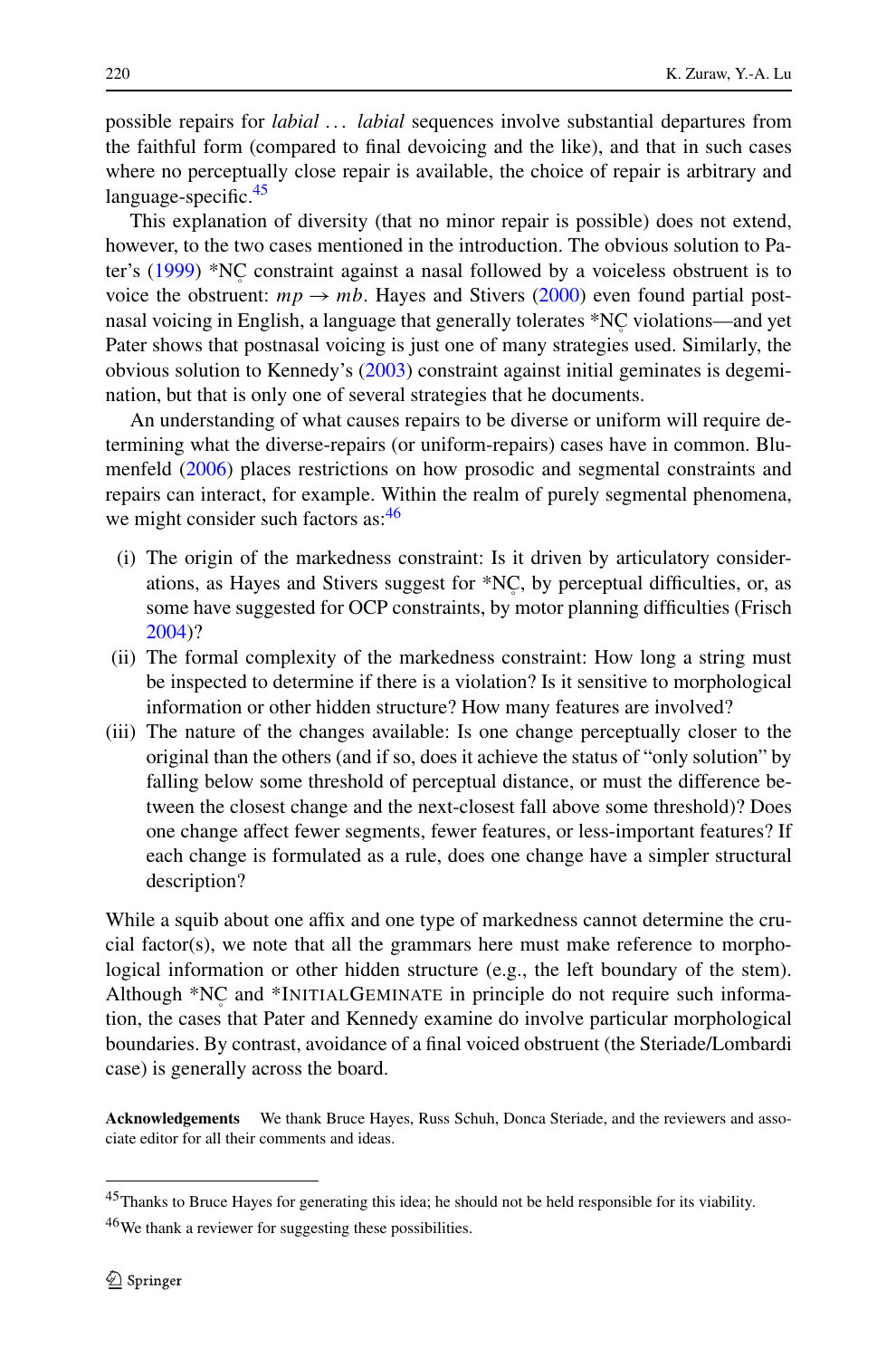<span id="page-24-0"></span>**Open Access** This article is distributed under the terms of the Creative Commons Attribution Noncommercial License which permits any noncommercial use, distribution, and reproduction in any medium, provided the original author(s) and source are credited.

### **References**

Abrams, Norman. 1961. Word base classes in Bilaan. *Lingua* 10: 391–402.

- Abrams, Norman. 1970. *Bilaan morphology. Papers in Philippine linguistics, Vol. 3*. Vol. 24 of *Pacific Linguistics Series A*, 1–62. Canberra: Australian National University.
- Baković, Eric. 2007. Local assimilation and constraint interaction. In *The Cambridge handbook of phonology*, ed. Paul De Lacy, 335–352. Cambridge: Cambridge University Press.
- Balilo, Zsa-Zsa. 2008. Kapampangan um- verbs. Ms., UCLA.
- Blevins, Juliette. 2004. *Evolutionary phonology: The emergence of sound patterns*. Cambridge: Cambridge University Press.
- Blumenfeld, Lev. 2006. Constraints on phonological interactions. Ph.D. dissertation, Stanford University.
- Blust, Robert. 1998a. Some problems in Thao phonology. In *Selected papers from the second international symposium on language in Taiwan (ISOLIT-II)*, ed. Shuanfan Huang, 1–20. Taipei: Crane.
- Blust, Robert. 1998b. A note on the Thao patient focus perfective. *Oceanic Linguistics* 37: 346–353.
- Blust, Robert. 2003a. Three notes on early Austronesian morphology. *Oceanic Linguistics* 42: 438–478.
- Blust, Robert. 2003b. *Thao dictionary*. Taipei: Institute of Linguistics Preparatory Office, Academia Sinica.
- Blust, Robert. 2004. Austronesian nasal substitution: a survey. *Oceanic Linguistics* 43: 73–148.
- Carter, Allyson. 2000. Featural morphology: evidence from Muna irrealis affixation. In *Coyote papers: Working papers in linguistics from A-Z 10*, eds. Amy Fountain, Sean Hendricks, Sachiko Ohno, Mizuki Miyashita, and Debbie Cole, 1–17. Tucson: University of Arizona Linguistics Circle.
- Crowhurst, Megan. 1998. Um infixation and prefixation in Toba Batak. *Language* 74: 590–604.
- Crowhurst, Megan. 2001. Coda conditions and *um* infixation in Toba Batak. *Lingua* 111: 561–590.
- Danie, J. Akun, A.B.G. Rattu, J. Ranguban, H.N. Meruntu, and N. Hiarey. 1996. *Struktur Bahasa Lolak*. Jakarta: Pusa Pembinaan dan Pengembangan Bahasa, Departemen Pendidikan dan Kebudayaan.
- De Lacy, Paul. 2003. Fixed ranking and the 'Too many solutions' problem. CASTL Kick-off conference handout.
- del Corro, Anicia. 1980. *Kapampangan morphophonemics*. *The Archive: a journal devoted to the study of Philippine languages and dialects*. Diliman, Quezon City: Cecilio Lopez Archives of Philippine Languages and the Philippine Linguistics Circle, University of the Philippines.
- DuBois, Carl D. 1976. *Sarangani Manobo: an introductory guide*. Manila: Linguistic Society of the Philippines.
- Durie, Mark. 1985. *A grammar of Acehnese on the basis of a dialect of North Aceh*. Dordrecht: Foris.
- English, Leo. 1986. *Tagalog-English dictionary*. Manila: Congregation of the Most Holy Redeemer. Distributed by National Book Store.
- Ferreirinho, Naomi. 1993. *Selected topics in the grammar of Limos Kalinga, the Philippines*. Vol. 109 of *Pacific Linguistics Series B*. Canberra: Australian National University.
- Ferrell, Raleigh. 1982. *Paiwan dictionary*. Vol. 73 of *Pacific Linguistics Series C*. Canberra: Australian National University.
- Finer, Daniel L. 1986. Reduplication and verbal morphology in Palauan. *The Linguistic Review* 6: 99–130.
- Flora, Jo-Ann. 1974. Palauan phonology and morphology. Ph.D. Dissertation, University of California, San Diego.
- Forman, Michael L. 1971. *Kapampangan grammar notes*. Honolulu: University of Hawaii Press.
- Frisch, Stefan. 1996. Similarity and frequency in phonology. Ph.D. Dissertation, Northwestern University.
- Frisch, Stefan. 2004. Language processing and segmental OCP effects. In *Phonetically-based phonology*, eds. Bruce Hayes, Robert Kirchner, and Donca Steriade, 346–371. Cambridge: Cambridge University Press.
- Frisch, Stefan, Janet Pierrehumbert, and Michael Broe. 2004. Similarity avoidance and the OCP. *Natural Language and Linguistic Theory* 22: 179–228.
- Green, Peter. 1979. Co-existent aspect-marking phenomena in Aborlan Tagbanwa. In *Papers in Philippine linguistics, Vol. 9*, eds. E. Clay Johnston, Hartmut Wiens, Jo Ann Gault, Peter Green, Bruce Grayden, and Jeanette Witucki, Vol. 50 of *Pacific Linguistics Series A*, 69–90. Canberra: Australian National University.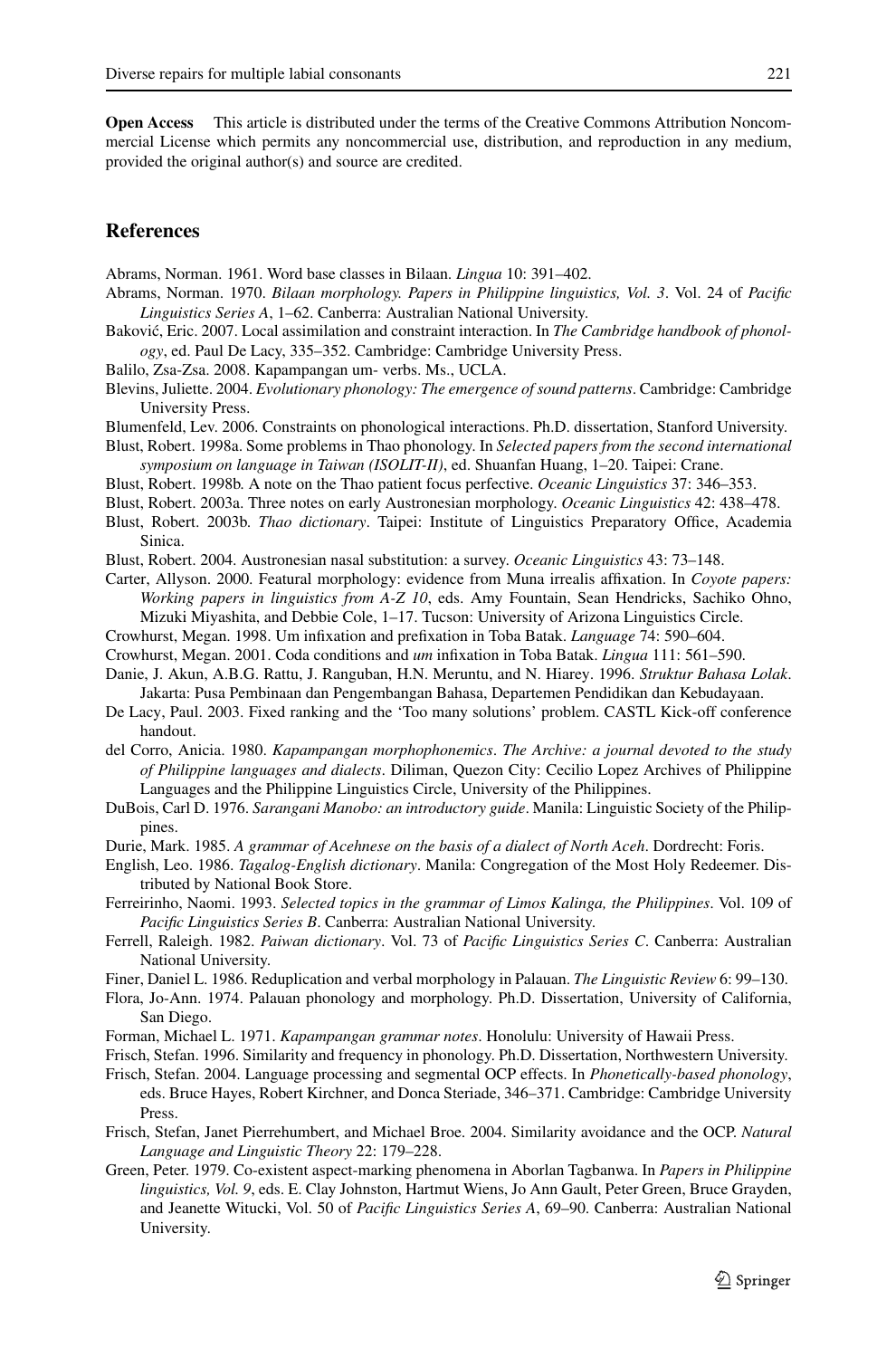- <span id="page-25-0"></span>Grimes, Barbara, Joseph Grimes, Malcolm Ross, Charles Grimes, and Darrell Tryon. 1995. Listing of Austronesian languages. In *Comparative Austronesian dictionary: An introduction to Austronesian studies, Part 1: Fascicle 1*, ed. Darrell T. Tryon, 121–279. Berlin/New York: de Gruyter.
- Hayes, Bruce. 1986. Assimilation as spreading in Toba Batak. *Linguistic Inquirty* 17: 467–499.
- Hayes, Bruce, and Tanya Stivers. 2000. Postnasal voicing. Ms., UCLA.
- Ho, Dah-an. 1977. The phonological system of Butanglu: A Paiwan dialect. *Bulletin of the Institute of History and Philology Academia Sinica* 48(4): 595–618.
- Ho, Dah-an. 1978. A preliminary comparative study of five Paiwan dialects. *Bulletin of the Institute of History and Philology Academia Sinica* 49(4): 565–681.
- Ho, Dah-an. 1995. Paiwan. In *Comparative Austronesian dictionary: an introduction to Austronesian studies. Part 1: Fascicle 1*, ed. Darrell T. Tryon, 307–314. Berlin/New York: de Gruyter.
- Huang, Lillian. 2000. Verb classification in Mayrinax Atayal. *Oceanic Linguistics* 39: 364–390.
- Itô, Junko, and Armin Mester. 1995a. Japanese phonology. In *The handbook of phonological theory*, ed. John Goldsmith, 817–838. Cambridge/Oxford: Blackwell.
- Itô, Junko, and Armin Mester. 1995b. The core-periphery structure of the lexicon and constraints on reranking. In *University of Massachusetts occasional papers in linguistics [UMOP]*, eds. Jill Beckman, Suzanne Urbanczyk, and Laura Walsh, Vol. 18 of *Papers in Optimality Theory*, 181–209. Amherst: GLSA.
- Itô, Junko, and Armin Mester. 1999. The structure of the phonological lexicon. In *The handbook of Japanese linguistics*, ed. Natsuko Tsujimura, 62–100. Malden/Oxford: Blackwell.
- Josephs, Lewis. 1975. *Palauan reference grammar*. Honolulu: University of Hawaii Press.
- Josephs, Lewis. 1990. *New Palauan-English dictionary*. Honolulu: University of Hawaii Press.
- Kennedy, Robert. 2003. *Confluence in phonology: evidence from Micronesian reduplication*. Ph.D. dissertation, University of Arizona.
- Kisseberth, Charles. 1970. On the functional unity of phonological rules. *Linguistic Inquiry* 1: 291–306.
- Klein, Thomas. 2005. Infixation and segmental constraint effects: UM and IN in Tagalog, Chamorro, and Toba Batak. *Lingua* 115: 959–995.
- Kroeger, Paul. 1988. Verbal focus in Kimaragang. In *Papers in Western Austronesian linguistics, Vol. 3*, ed. Hein Steinhauer, Vol. 78 of *Pacific Linguistics Series A*, 217–240. Canberra: Australian National University.
- Li, Fang Keui, Chi-lu Chen, and Mei-chün Tang. 1956. Notes on the Thao language. *Bulletin of the Department of Archeology and Anthropology, National Taiwan University* 7: 23–51.
- Li, Paul Jen-kuei. 1976. Thao phonology. *Bulletin of the Institute of History and Philology Academia Sinica* 47(2): 219–244.
- Li, Paul Jen-kuei. 1991. Vowel deletion and vowel assimilation in Sediq. In *Currents in Pacific linguistics: Papers on Austronesian languages and ethnolinguistics in honour of George W. Grace*, ed. Robert Blust, Vol. 117 of *Pacific Linguistics Series C*, 163–169. Canberra: Australian National University.
- Li, Paul Jen-kuei. 1995. Atayal. In *Comparative Austronesian dictionary: an introduction to Austronesian studies. Part 1: Fascicle 1*, ed. Darrell T. Tryon, 283–292. Berlin/New York: de Gruyter.
- Li, Paul Jen-kuei, and Shigeru Tsuchida. 2006. *Kavalan dictionary*. Taipei: Institute of Linguistics, Academia Sinica.
- Lombardi, Linda. 1995/2001. Why place and voice are different: constraint-specific alternations in optimality theory. In *Segmental phonology in optimality theory: Constraints and representations*, ed. Linda Lombardi, 13–25. Cambridge: Cambridge University Press. Originally circulated as ms., University of Maryland.
- Lu, Yu-an. 2005. *Mayrinax phonology: with special reference to UM affixation*. MA thesis, National Tsing Hua University.
- Lu, Yu-an. 2008. UM infixation in Thao. Ms., SUNY at Stony Brook, New York.
- Lu, Yu-an. In progress. UM infixation and paradigmatic gaps in Thao. Ms., SUNY at Stony Brook, New York.
- Łubowicz, Anna. To appear. Infixation as morpheme absorption. In *Phonological argumentation: Essays on evidence and motivation*, ed. Steven Parker. London: Equinox.
- McCarthy, John. 1979. Formal problems in Semitic phonology and morphology. Ph.D. dissertation, MIT.
- McCarthy, John. 2002. *A thematic guide to optimality theory*. Cambridge: Cambridge University Press.
- McCarthy, John, and Alan Prince. 1993. Generalized alignment. In *Yearbook of morphology*, eds. Geert Booij and Jaap van Marle, 79–153. Dordrecht: Kluwer.
- McCarthy, John, and Alan Prince. 1995. Faithfulness and reduplicative identity. In *University of Massachusetts occasional papers in linguistics 18: Papers in optimality theory*, eds. Jill Beckman, Suzanne Urbanczyk, and Laura Walsh Dickey, 249–384. Amherst: GLSA.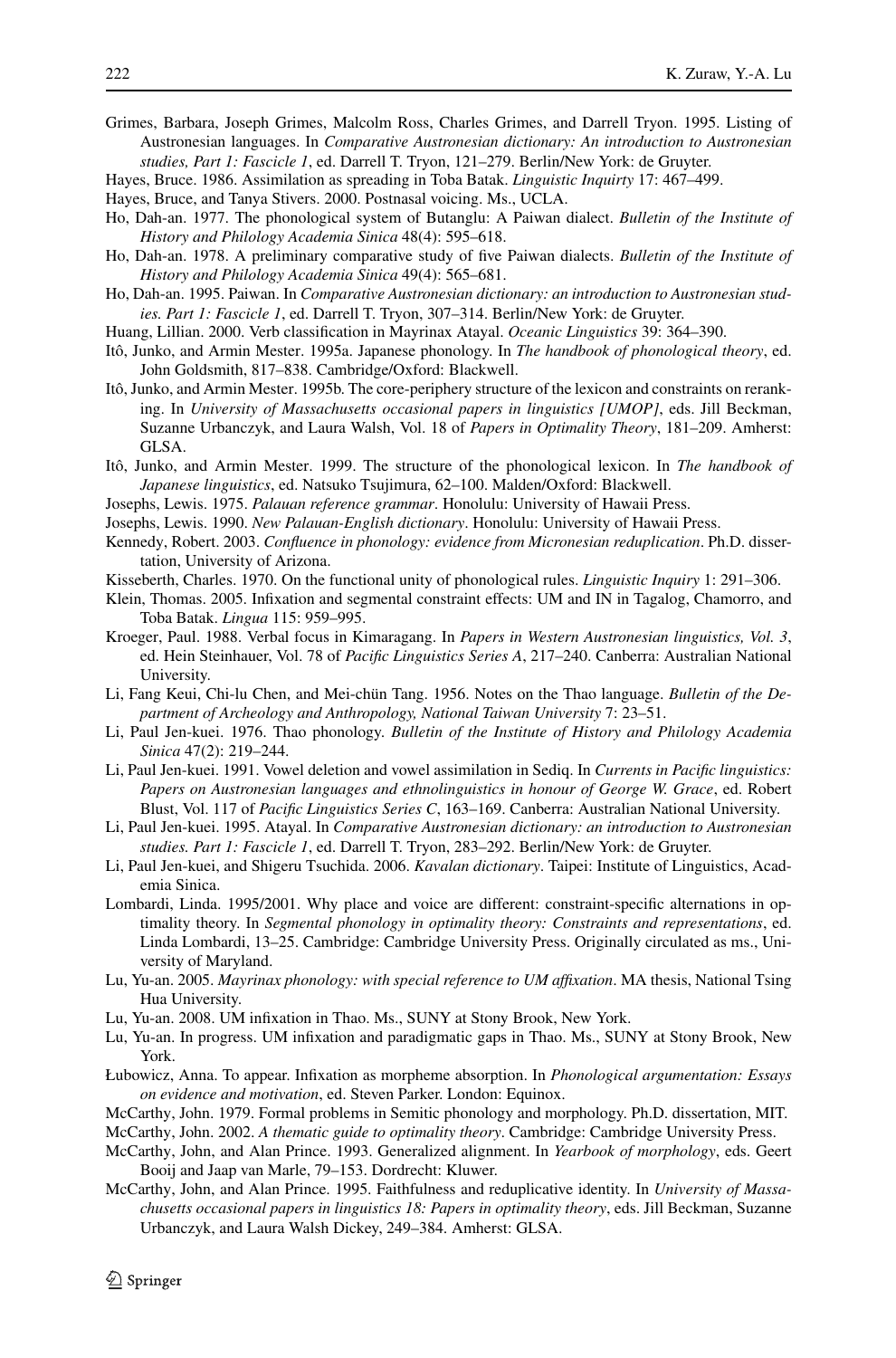- <span id="page-26-0"></span>McLachlin, Betty, and Barbara Blackburn. 1968. Verbal clauses of Sarangani Bilaan. *Asian Studies* 6: 108–128.
- Mester, R. Armin. 1986. Studies in tier structure. Ph.D. dissertation, University of Massachusetts, Amherst.
- Nababan, P.W.J. 1981. *A grammar of Toba-Batak. Materials in languages of Indonesia No. 6*. Vol. 37 of *Pacific Linguistics Series D*. Canberra: Australian National University.
- Orgun, Orhan, and Ronald Sprouse. 1999. From MPARSE to CONTROL: deriving ungrammaticality. *Phonology* 16: 191–224.
- Pater, Joe. 1999. Austronesian Nasal substitution and other NC effects. In *The Prosody morphology interface*, eds. René Kager, Harry van der Hulst, and Wim Zonneveld, 310–343. Cambridge: Cambridge University Press.
- Pater, Joe. 2001. Austronesian nasal substitution revisited: what's wrong with \*NC (and what's not). In *Segmental phonology in optimality theory: Constraints and representations*, ed. Linda Lombardi, 159–182. Cambridge: Cambridge University Press.
- Pater, Joe. 2003. Balantak metathesis and theories of possible repair. Ms., University of Massachusetts, Amherst.
- Percival, W.K. 1981. *A grammar of the urbanised Toba-Batak of Medan*. Vol. 76 of *Pacific Linguistics Series B*. Canberra: Australian National University.
- Prentice, D.J. 1971. *The Murut languages of Sabah*. Vol. 18 of *Pacific Linguistics Series C*. Canberra: Australian National University.
- Prince, Alan, and Paul Smolensky. 1993/2004. *Optimality theory: Constraint interaction in generative grammar*. Malden: Blackwell. Originally circulated as Technical report CU-CS-696-93, Department of Computer Science, University of Colorado at Boulder, and Technical report TR-2, Rutgers Center for Cognitive Science, Rutgers University, New Brunswick, NJ.
- Rhea, Mary. 1972. Prefocus and verbal orientation in Sarangani Bilaan. *Philippine Journal of Linguistics* 3: 35–42.
- Rhea, Mary. 1995. Sarangani Blaan. In *Comparative Austronesian dictionary: an introduction to Austronesian studies. Part 1: Fascicle 1*, ed. Darrell T. Tryon, 369–373. Berlin/New York: de Gruyter.
- Rice, Curt. 2005. Optimal gaps in optimal paradigms. *Catalan Journal of Linguistics* 4: 155–170.
- Ross, Malcolm. 2002. The history and transitivity of western Austronesian voice and voice-marking. In *The history and typology of western Austronesian voice systems*, eds. Fay Wouk and Malcolm Ross, Vol. 518 of *Pacific Linguistics*, 17–62. Canberra: Australian National University.
- Schachter, Paul, and Fe Otanes. 1972. *Tagalog reference grammar*. Berkeley: University of California Press.
- Steriade, Donca. 2001/2008. The phonology of perceptibility effects: the P-Map and its consequences for constraint organization. In *The nature of the word: studies in honor of Paul Kiparsky*, eds. Sharon Inkelas and Kristin Hanson, 151–180. Cambridge: MIT Press. Originally circulated as ms. UCLA/MIT.
- Tryon, Darrell. 1995a. The Austronesian languages. In *Comparative Austronesian dictionary: an introduction to Austronesian studies. Part 1: Fascicle 1*, ed. Darrell T. Tryon, 5–44. Berlin/New York: de Gruyter.
- Tryon, Darrell. 1995b. Proto-Austronesian and the major Austronesian subgroups. In *The Austronesians: Historical and comparative perspectives*, eds. Peter Bellwood, James J. Fox, Darrell Tryon, 17–38. Canberra: Anthropology, Research School of Pacific and Asian Studies.
- Tseng, Meylysa. 2003. Reduplication as affixation in Paiwan. MA thesis, National Chung Cheng University, Taiwan.
- van den Berg, René. 1989. *A grammar of the Muna language*. Dordrecht: Foris.
- van den Berg, René. 1991. Muna historical phonology. In *Studies in Sulawesi linguistics, part II*, ed. James N. Sneddon, Vol. 33 of *NUSA: Linguistic Studies of Indonesian and Other Languages in Indonesia*, 3–28. Jakarta: Universitas Katolik Indonesia Atma Jaya.
- van der Tuuk, H.N. 1867/1971. *A grammar of Toba Batak*. The Hague: Martinus Nijhoff. Translation, with incorporation of van der Tuuk's manuscript notes and corrections, of *Tobasche spraakunst*.
- van Oostendorp, Marc, and Ben Hermans. 2007. Solving the too-many-solutions problem. Handout of talk given at the Meertens Institute, retrieved from [www.vanoostendorp.nl.](http://www.vanoostendorp.nl)
- Wiens, Hartmut. 1979. The semantic function of focus affixes in Limos Kalinga. In *Papers in Philippine linguistics No. 9*, eds. E. Clay Johnston, Hartmut Wiens, Jo Ann Gault, Peter Green, Bruce Grayden, and Jeanette Witucki, Vol. 50 of *Pacific Linguistics Series A*, 19–47. Canberra: Australian National University.